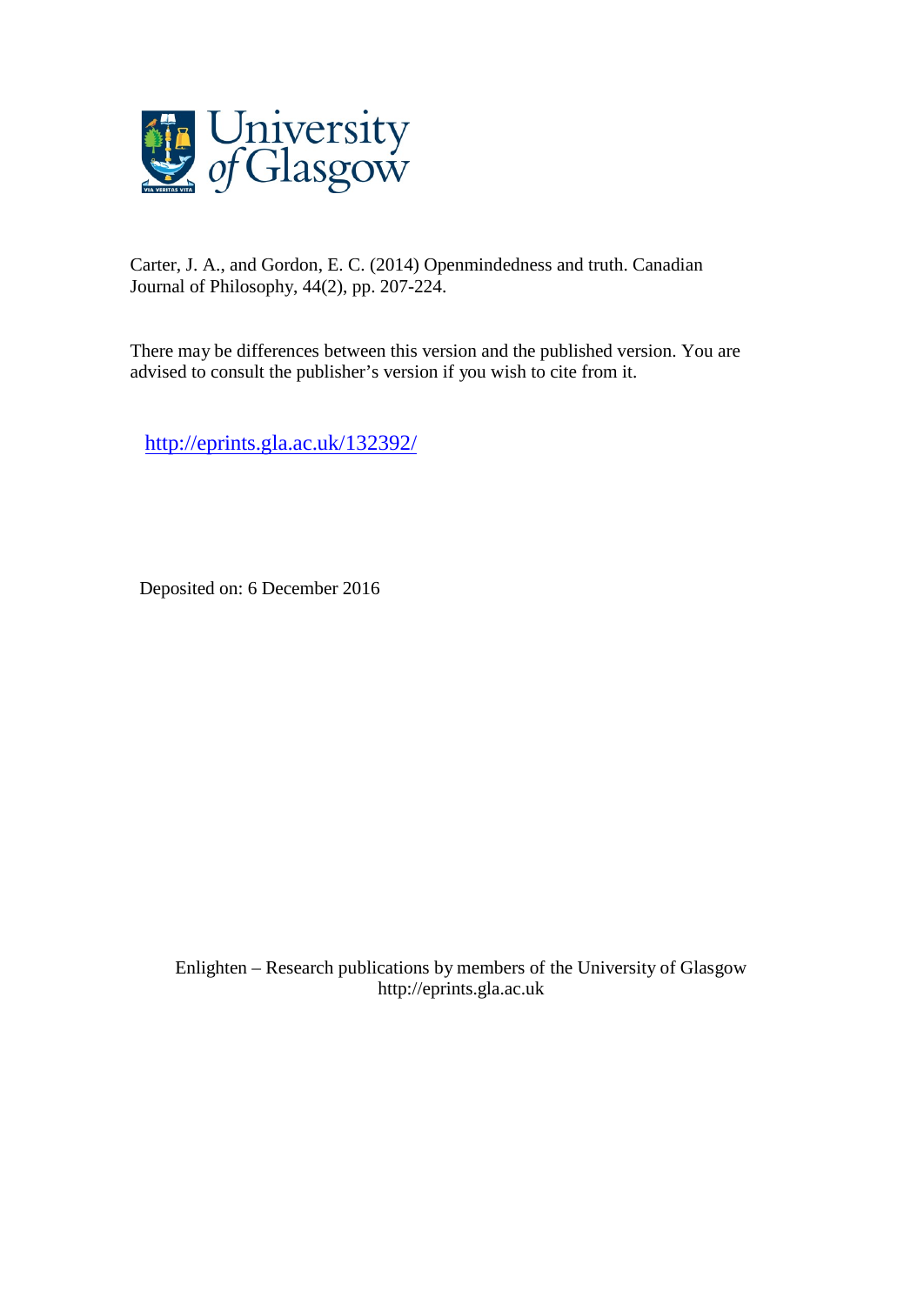# *Openmindedness and Truth*

J. Adam Carter *&* Emma C. Gordon *University of Edinburgh*

*Abstract*: While openmindedness is often cited as a paradigmatic example of an intellectual virtue, the connection between openmindedness and *truth* is tenuous. Several strategies for reconciling this tension are considered, and each is shown to fail; it is thus claimed that openmindedness, when intellectually virtuous, bears no interesting essential connection to truth. In the final section, the implication of this result is assessed in the wider context of debates about epistemic value.

#### §1 A CONUNDRUM

 

Openmindedness is puzzling. As Riggs (2004; 2010), Battaly (2004), Montmarquet (1993), Baehr (2011) and others note, it is a paradigmatic intellectual virtue<sup>1</sup>—one which is generally taken to occupy an intellectually virtuous Aristotelian 'midpoint' between credulity and dogmatism, and one that typically features, as Riggs (2010: 172) puts it, at the "top of any list" of the intellectual or epistemic virtues<sup>2</sup>. Plausibly, it will be all the worse for a theory of intellectual virtue that excludes openmindedness as a *bona fide* intellectual virtue; what a good account of the intellectual virtues must do is have some explanation for *what it is* in virtue of which openmindedness should be rightly regarded as an intellectual virtue<sup>3</sup>, and such a story must highlight a clear connection between the trait in question and some fundamental epistemic good or goods<sup>4</sup>. A

 $1$ <sup>1</sup> The claim that openmindedness is a paradigmatic example of an intellectual virtue—conceived of as a disposition—is not incompatible with recognizing that there might be some interesting occurent psychological state that also fits the description of openmindedness.

 $2$ As Roberts & Wood (2007: 194) remark there are a range of more fine-grained vices that can fall under the banner of dogmatism, which they identify as doxastic complacency, stolid perseverance, perceptual rigidity, and comprehensional rigidity.

<sup>&</sup>lt;sup>3</sup> Or, alternatively, a satisfactory diagnostic story for why we are led to error. This kind of position is examined in detail in §2.

<sup>4</sup> This connection has been articulated in very different ways. Montmarquet (1991) and Battaly (2004) for instance offer a motivational account of such a connection whereas Goldman a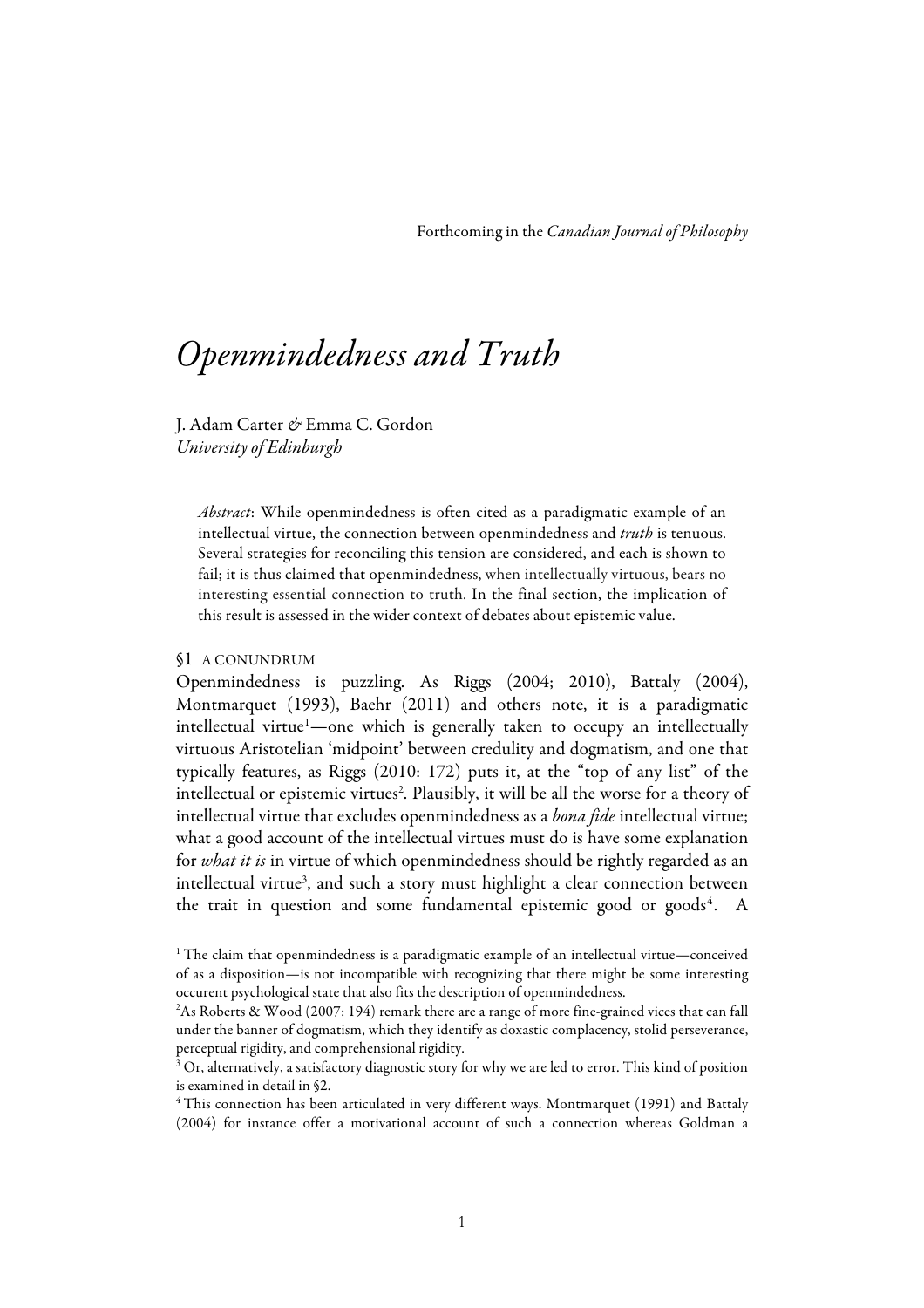perplexity is raised, however, in that unlike other paradigmatic intellectual virtues, openmindedness's connection to the epistemic good is fuzzy<sup>5</sup>. This is plain to see when we reflect on openmindedness as it relates to epistemic aim of believing truly<sup>6</sup>.

It is tempting to point out that many individuals who believe truly are openminded and reason from this observation that their possession of truths is in part *because* of their openmindedness. The idea of an exemplar judge comes to mind: an individual who disinterestedly evaluates evidence, without prejudice, and who has a disposition to give opposing arguments their due. Perhaps openmindedness is related to truth in that it is *truth-conducive*; openmindedness promotes the acquisition of true beliefs<sup>7</sup>.

This line of thinking quickly runs into problems. Although the idea of a wise judge is an idea that *includes* openmindedness, it also smuggles with it other intellectual virtues implicitly. We might try to avoid this problem by controlling for the other virtues by way of a *ceteris paribus* thought experiment—*viz*., by holding fixed all other features of an individual relevant for the acquisition of

<sup>&</sup>lt;u> 1989 - Johann Stein, marwolaethau a bhann an t-Amhain an t-Amhain an t-Amhain an t-Amhain an t-Amhain an t-A</u> reliabilist account and Driver (2003) a consequentialist account. *Cf.* Baehr (2011) for a 'personal worth' approach to this connection.

<sup>&</sup>lt;sup>5</sup> Note that the claim that openmindedness is an intellectual virtue is compatible with the separate claim that it is also a moral virtue. Honesty is a good example of another trait that seems to qualify on both counts. In the discussion here, we are open to the thought that openmindedness is *also* a moral virtue, but our discussion is focused on the matter of how it should be account for *qua*  intellectual virtue. Thanks to an anonymous referee at the *Canadian Journal of Philosophy* for raising this point.

<sup>6</sup> Even if the view that truth is the sole fundamental epistemic good—epistemic value truth monism (*cf.* Pritchard 2009)—is false, we should still expect a straightforward connection between any intellectual virtue and the more general epistemic good of, as Cuneo (2007) puts it, "representing reality aright." The arguments motivated in this section apply as well to the aim, articulated more generally, of representing reality aright.

<sup>7</sup> Peter Kreeft (1986: 19) endorses such a view explicitly in his claim that "an open mind is therefore not an end in itself but a means to the end of finding truth" is simply "common sense". He appeals here (against the suggestion that it might ever be a good in itself) to Chesterton's claim that an open mind is like an open mouth in that it is good only to close down on something (*viz*. truth). There are two issues here that have to be distinguished. One is whether openmindedness is intrinsically valuable. Another is: in virtue of what to we explain the presumed epistemic value of openmindedness. These issues are often unhelpfully conflated. For instance, the view that the *epistemic* value of openmindedness is explained in terms of its instrumental value as a means to truth, *or any other epistemic end*, appears by Kreeft at odds with the kind of intrinsicalist picture that Rorty (1989: 52) endorses in *Contingency, Irony and Solidarity* when he argues that "Openmindedness should not be fostered because, as Scripture teaches, Truth is great and will prevail, nor because, as Milton suggests, Truth will always win in a free and open encounter. It should be fostered for its own sake." It's important to note that even if Rorty were right that openmindedness is valuable *for its own sake*, this would not suffice for establishing that the properties in virtue of which it is intrinsically valuable are relevantly epistemic. So whether or not openmindedness is intrinsically valuable *does not* settle the question of whether we should explain openmindedness's status as a presumed *intellectual virtu*e in terms of its connection with truth.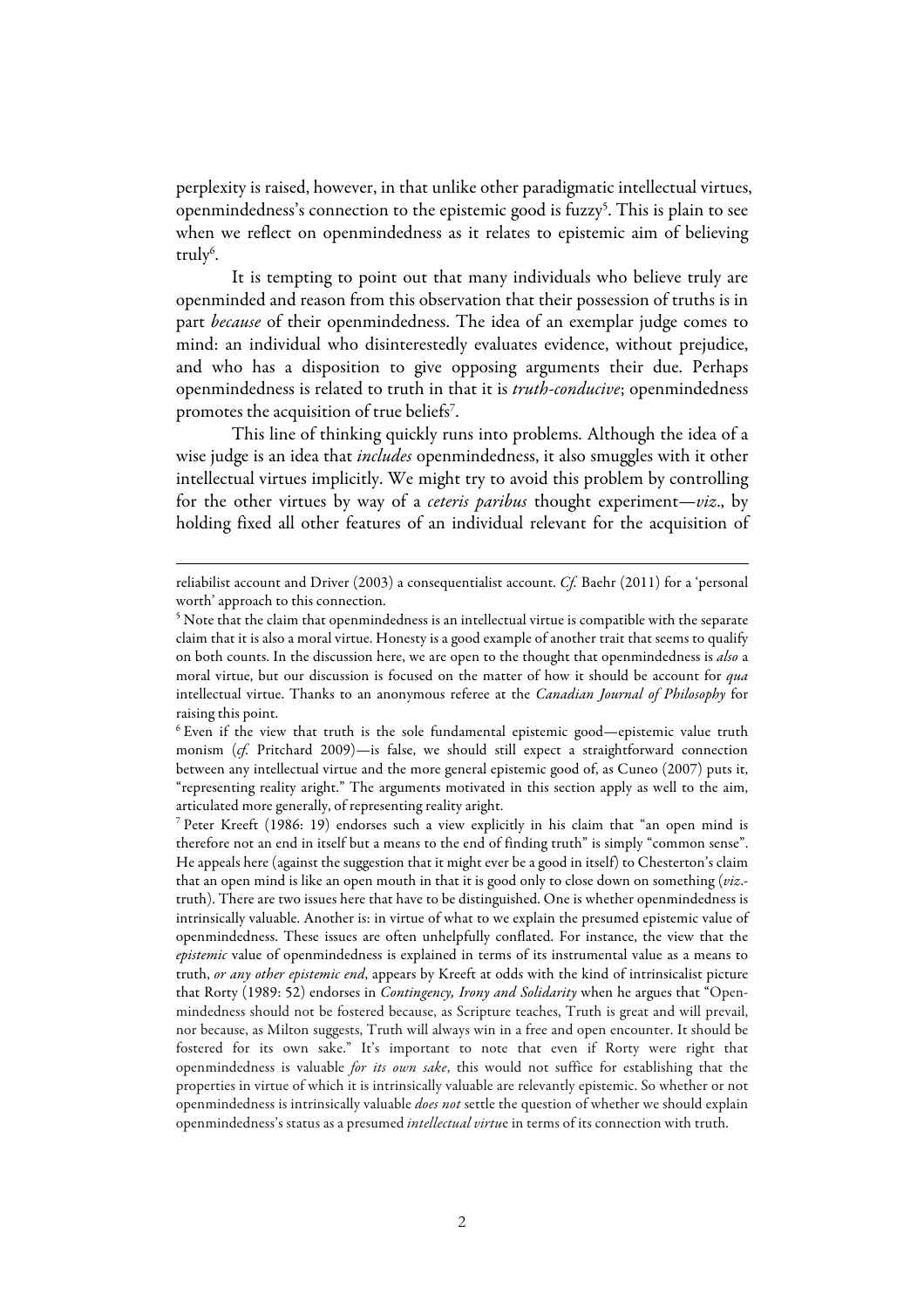truth. This will be easy to generate; consider, as Roberts & Wood (2007) note, that openmindedness is often taken to stand opposed to *dogmatism*. We may then ask: *ceteris paribus*, is an arbitrary epistemic agent going to generate more true beliefs by being openminded or by being dogmatic? Unfortunately, even if the answer is *by being openminded*, the kind of connection established between openmindedness and truth would be at best conditional. This point can be made in two ways.

Firstly, to make things simple, let's consider a set of beliefs about the subject matter of physics. Call this set of beliefs *P*. Whether it is comparatively more truth-conducive to be openminded or dogmatic with respect to *P* depends on whether the beliefs in *P* are true. If they are (by and large) true, then *being dogmatic* has the upshot of making one resilient to giving up one's true beliefs and falling into error. If they are false, it is better to be openminded and accordingly more likely to be led from error. So whether openmindedness is *ceteris paribus* more truth conducive than the manifestation of dogmatism seems conditional upon what one already believes.

The second way to make this point will have us hold fixed what the individual in question already believes, when asking whether it is more truthconducive (for two agents with all the same beliefs) to be openminded than otherwise. The answer again will be: it depends. Openmindedness (not unlike other intellectual virtues) is a disposition that contributes to the management of the beliefs we already have as well as to the manner by which we form new beliefs. In the case of belief-*forming* (as opposed to regulating), let's contrast openmindedness with credulity, rather than dogmatism: the openminded individual is less inclined than the credulous individual to accept the appearances uncritically and without suspicion. Whether openmindedness is, *ceteris paribus*, more truth conducive (for two same-believers) for the purpose of forming *new* beliefs is largely beholden to whether the environment is epistemically hospitable or epistemically inhospitable. Openmindedness affords no clear truth-related advantage over *uncritical* credulity if the environment is maximally friendly.

That openmindedness seems on the face of things only truth conducive in a way that is highly conditional is an observation difficult to square with our insights about other paradigmatic intellectual character virtues—such as intellectual courage and intellectual honesty. *Prima facie*, it would seem that intellectual courage and intellectual honesty help an agent get to the truth in a way that *doesn't* require special qualifications about what beliefs the agent already holds and what environment she is in. A plausible merit of any intellectual virtue is that it affords one the competence to adapt successfully across a spectrum of situations. In this way, intellectual virtues are not unlike the moral virtues.

That said, openmindedness *is* (on most any account of intellectual virtue) *a paradigmatic* intellectual virtue. And so a puzzle arises: how can we reconcile openmindedness's status as a paradigmatic intellectual virtue with the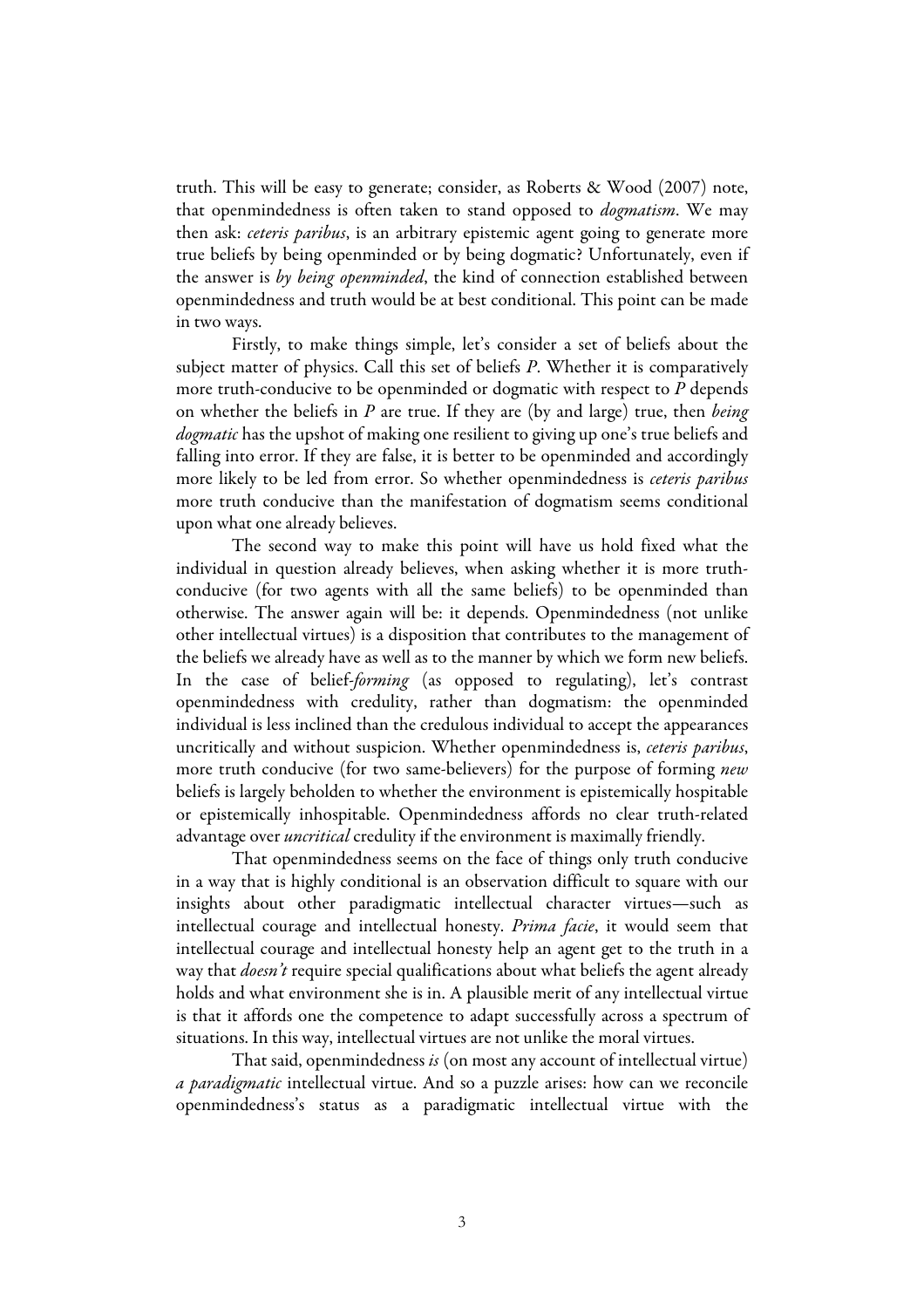observation that its truth conduciveness is highly conditional? Given its apparently tenuous connection with truth, why is openmindedness, as Riggs puts it, at the top of most everyone's list of intellectual virtues?

#### §2 FATALISM AS A WAY OUT?

The puzzle motivated in the previous section dissolves, of course, if it turns out that openmindedness is *not* an intellectual virtue after all, or at least, not an intellectual virtue in a way that vindicates our ordinary attributions of it. These intuitions, championed by (among others) Roberts & Wood and Baehr, conceive of openmindedness as a 'global' trait that stands *prima facie* connected to (and not merely accidentally conducive of) the intellectual good and, furthermore, always or almost always distinguishable from the vices of dogmatism and credulity<sup>8</sup>.

A position that denies this will constitute a kind of 'error theory' or fatalism about the thesis that openmindedness is a (global) intellectual virtue and would, accordingly, require some corresponding diagnostic story for why we have been led to such error

In this section, we will examine two (very different) such lines that might be advanced to this end. The first such line draws from empirical psychology and has been advanced most enthusiastically in recent work by Mark Alfano (2012; 2013)<sup>9</sup>. The second line draws from a kind of 'intellectual flaccidity' case considered by Roberts & Wood.

#### §2.1 *'Situationist'-based fatalism*

Alfano's critique of intellectual character virtues (including openmindedness) can be best understood as an extension, in epistemology, of Harman's<sup>10</sup> and Doris's situationist critique of global moral virtues $11$ , where the underlying idea was that evidence in moral psychology shows that situational factors play a more significant role in moral agency than can be accommodated on a view according

<sup>8</sup> This is the kind of picture taken on board by, for instance, Roberts & Wood (2007) and Baehr (2011). Thanks to an anonymous referee at the *Canadian Journal of Philosophy* for helpful recommendations on this point, and more generally, this section.

<sup>9</sup> See here also Olin & Doris (2013).

<sup>&</sup>lt;sup>10</sup> For example, Doris (1998) and Harman (1999). For a classic piece of social psychology connected to the situationist challenge as presented to virtue ethics, see Milgram (1974). Additionally, consider here Harman's remark, in criticising virtue ethicists who posit robust character traits to explain behaviour: 'We very confidently attribute character traits to other people in order to explain their behaviour. But out attributions tend to be wildly incorrect and, in fact, there is no evidence that people differ in their character traits. They differ in their situations and in their perceptions of their situations. They differ in their goals, strategies, neuroses, optimism, etc. But character traits do not explain what differences there are.' (Harman 1998-99, §8)

<sup>&</sup>lt;sup>11</sup> It is worth noting that Doris has also considered an extension of his critique of moral virtues to intellectual character trait virtues. See here, for instance, Doris (2005: 659).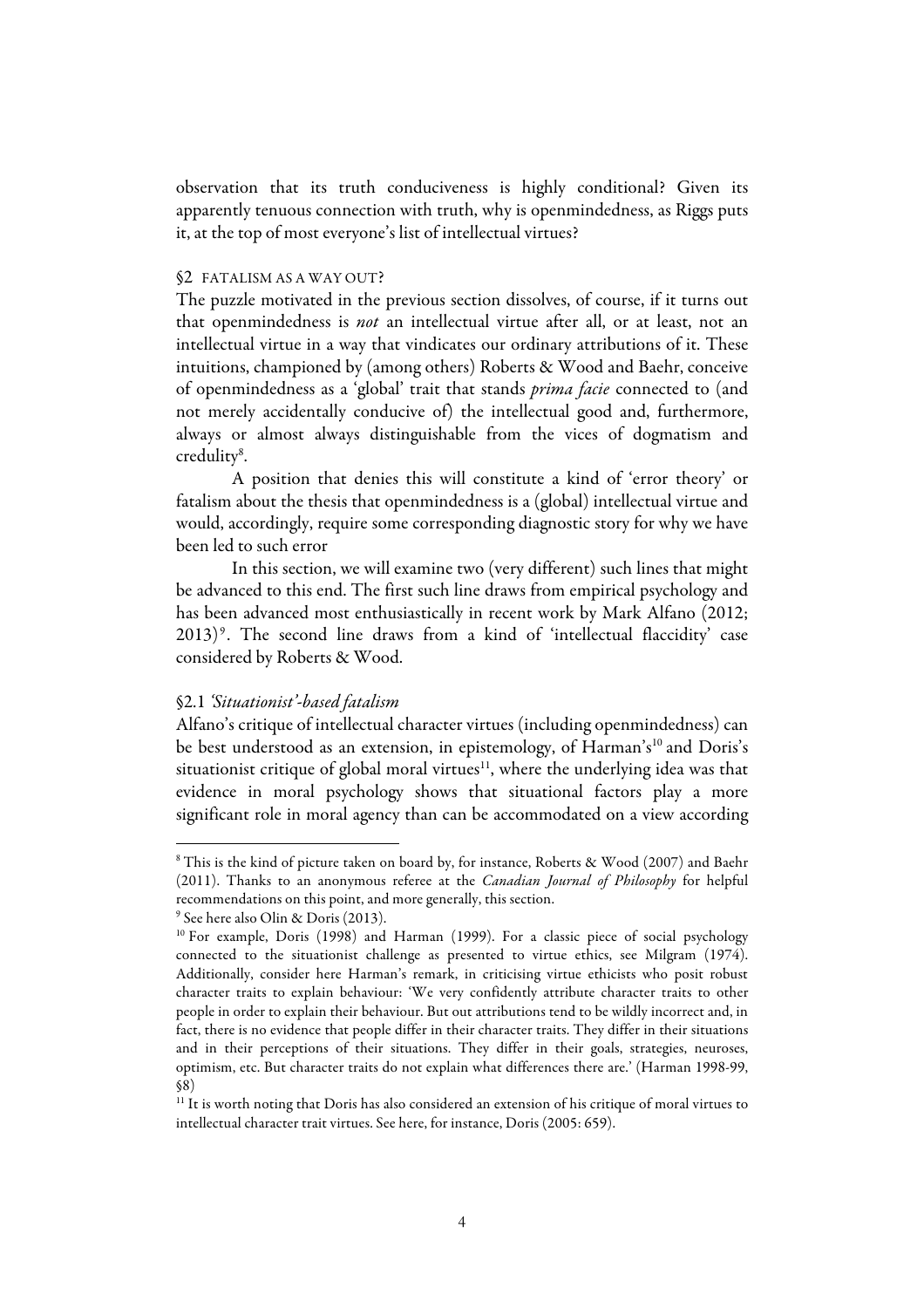to which character traits are supposed to be playing the kind of explanatory role virtue ethicists need them to play.

That said, virtue *responsibilist* (as opposed to virtue reliabilist) accounts in mainstream knowledge attempt to analyse knowledge as broadly cognitive successes (e.g. true beliefs) that are the product of intellectual character traits (as opposed to mere reliable faculties). Accordingly, as Turri (2013: 4) notes, '…to the extent that virtue ethics rests on a mistaken characterological moral psychology, virtue responsibilism probably rests on a mistaken characterological moral psychology…' And this is the crux of line Alfano (2012, 2013) has taken in arguing that responsibilist virtue epistemologists, according to which intellectual virtues are understood as 'motivational and reasons-responsive dispositions to act and react in characteristic ways (e.g., open-mindedness, curiosity, intellectual courage, etc.12', cannot explain cognitive successes in the way that is postulated by responsibilist versions of virtue epistemology<sup>13</sup>.

Interestingly, though, the most comprehensive recent defences of responsibilist approaches to intellectual virtues (e.g. Roberts & Wood (2007; Baehr (2011)) do *not* attempt to analyze *knowledge* in terms of intellectual virtue, and so won't be subject to Alfano's 'knowledge-skeptical' *reductio* that such virtues can't adequately explain knowledge<sup>14</sup>.

But that said, there's more to Alfano's argument; he takes it that--given the import of (non-epistemic) situational factors on intellectual task performance--it's hard to see how intellectual character virtues of the kind of *generality* they are traditionally taken to enjoy are going to have the kind of epistemic *value* they're widely taken to have, unless construed in a highly local way.<sup>15</sup> (2012: 247).

<sup>12</sup> See Alfano (2012: 224). An exception here is Zagzebski (1996) who analyzes knowledge in terms of intellectual virtues understood along broadly responsibilist lines.

<sup>&</sup>lt;sup>13</sup> Turri (2013) nicely captures, in a pithy way, a survey of some of the situational factors noted by Olin & Doris (2013) that put pressure on the thesis the intellectual character virtues will be explanatorily salient. Turri writes:

<sup>&</sup>lt;sup>13</sup>'We're less likely to recognize someone's face after working on difficult crossword puzzles than reading; we overestimate distances and upward angles when tired or carrying heavy equipment; we're worse at judging distances in hallways than in a field; we're more likely to accept a written claim as true when it's easy to read; we're more likely to judge someone credible who speaks quickly; we're more likely to think that easy to pronounce stocks will outperform difficult to pronounce ones. Add to these the more familiar biases and foibles with names — the availability bias, the confirmation bias, the anchoring bias, the false consensus effect, base rate neglect, the conjunction fallacy enumerated in textbooks on judgment and decision making'. (Turri 2013, 6-7).

<sup>&</sup>lt;sup>14</sup> It should be noted that Baehr explicitly denies that intellectual character traits could fruitfully be put in the service of analysing propositional knowledge.

 $15$  For instance, openmindedness, in context C, with non-epistemic situational factors S1 and S2 present. Such highly localised traits would be, according to Alfano, 'minimally admirable' (*Ibid.*  247).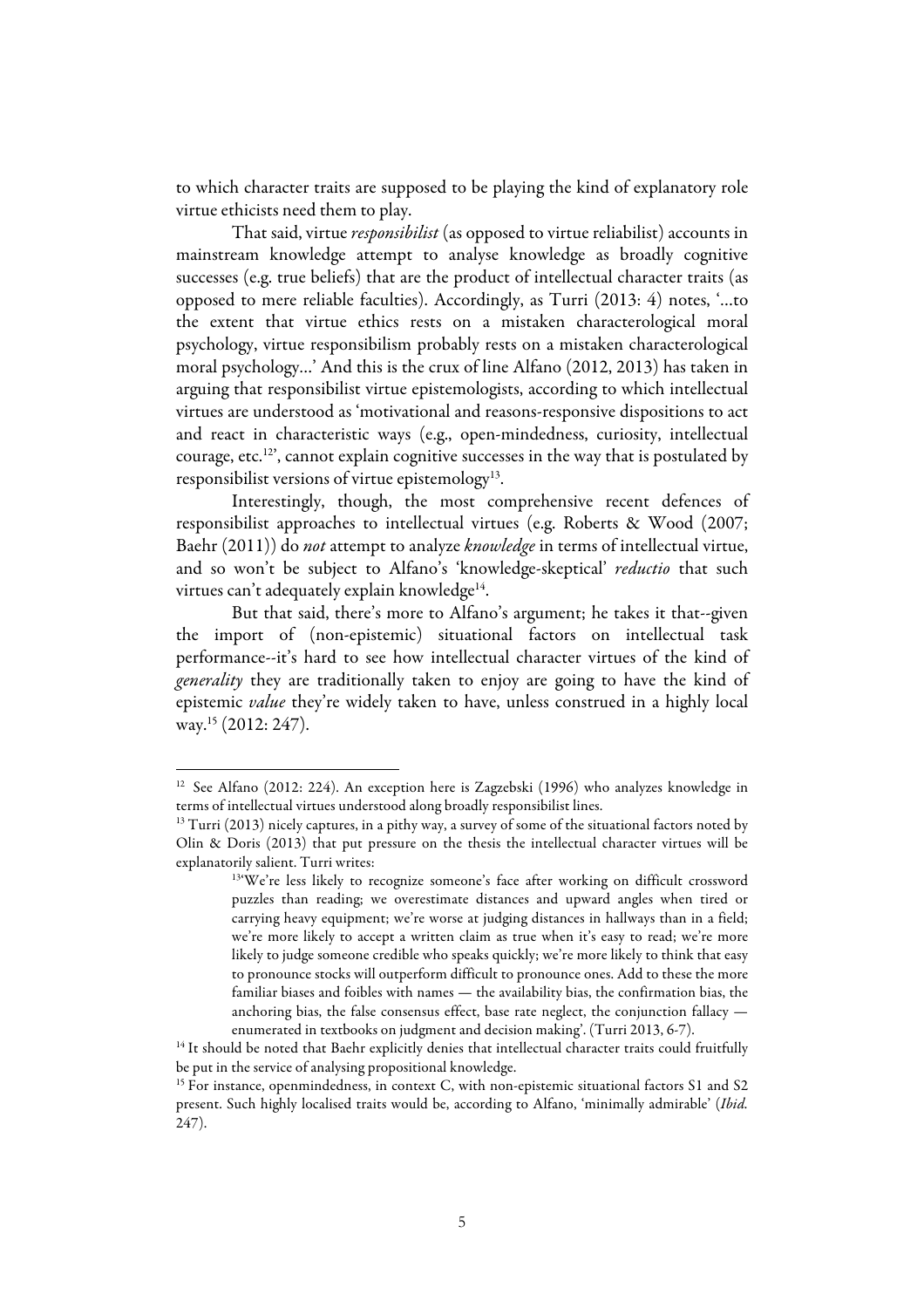Is fatalism, motivated in this fashion, the way out of the puzzle? Obviously, a natural rationale for a *negative* verdict here is to point out that Alfano's argument indicates merely that openmindedness (conceived generally, as a global virtue) is *rare.* But compare here with wisdom: if it turned out that wisdom were rare, this would not undercut our original insight that wisdom is as epistemically valuable as we thought.

But even if we granted that rarity would in some way undercut the original insight, there's additional reason to resist Alfano's insistence the openmindedness (construed globally, not locally) would be even so rare as he thinks. Perhaps openmindedness would be rare if Alfano is correct in thinking that it is an example of what he calls a 'high-fidelity' virtue; high-fidelity virtues require, as he puts it 'near-perfect consistency'. Compare here thoroughness: Alfano claims that 'if someone acts in accordance with thoroughness 80% of her inquiries, that hardly makes her thorough'. That seems fair enough. However, he lumps openmindedness in the category of thoroughness (*Ibid.* 246), and in contrast with 'low-fidelity' virtues (e.g. creativity, insight, originality) which require less consistency. As he remarks 'If someone has an original insight even once a week, that might quality her as insightful'.

Alfano recognises it is *high*-fidelity virtues and their 'near-perfect consistency' requirement that are *primarily* placed under pressure by the kinds of empirical psychological evidence he is drawing from. While this is not the place to evaluate the situationist critique *vis-a-vis* intellectual character virtues *tout court*, it's fair to say that, in the absence of empirical evidence about situational factors and open-mindedness *specifically<sup>16</sup>*, coupled further with reason to think openmindedness (*qua* global trait) requires near-perfect consistency--a point that seems highly suspect<sup>17</sup>--we have no good cause to think the puzzle sketched in the previous section can be set aside *simply* on the grounds of an *empirically* motivated fatalism about openmindedness. More would have to be shown.

# §2.1 *A different argument for fatalism*

<sup>&</sup>lt;sup>16</sup> Alfano's pet examples do not involve openmindedness.

<sup>&</sup>lt;sup>17</sup> Consider, for one thing, that openmindedness (unlike, say, inspiration) seems most plausibly manifested as a response to certain obstacles (e.g. Baehr 2011). The proposal that openmindedness requires near perfect consistency in response to the relevant kinds of obstacles does not strike us as well motivated. Consider here, as Turri (2013) has, the case of Ted Williams, who was (arguably) the best at hitting baseballs, though he aspired no where close to near-perfect consistency; his lifetime batting average was .344. On the plausible assumption that openmindedness like other character virtues can be possessed in degrees, it is mysterious why openmindedness should require such a high level of consistency that one simply fails to possess this virtue if (say) one engages in openminded inquiry .80 of the time in the relevant circumstances. As the Williams case shows, what is especially relevant here is plausibly the *baseline* against which one counts as reliable or not in a given kind of endeavor. In baseball, hitting .300 is reliable. The burden is with Alfano to insist why the relevant baseline must be so much higher in the case of openmindedness. Thanks to Allan Hazlett for helpful discussion on this point.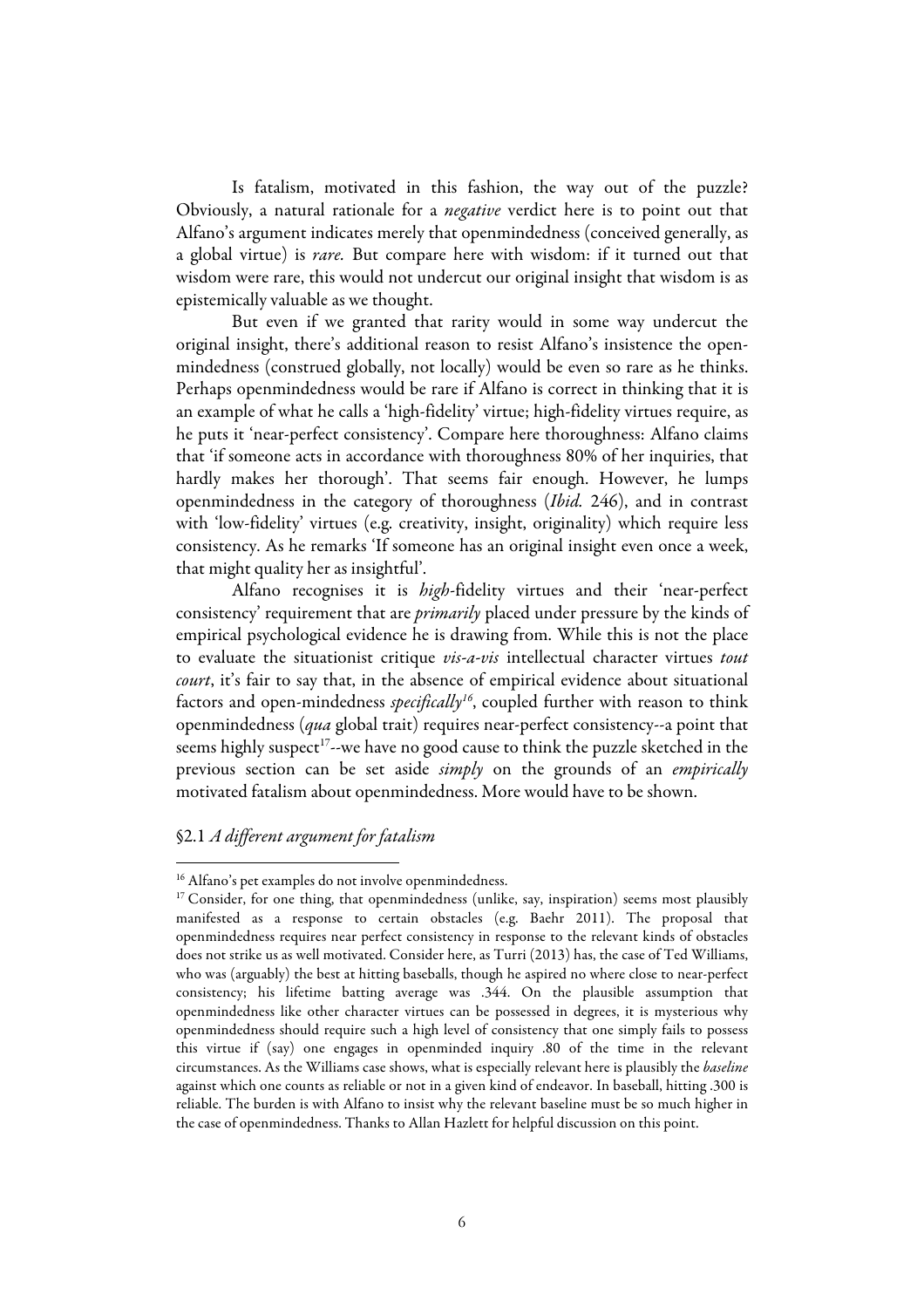There is, however, a different way to make the fatalist case. Julia Driver (2003), in the context of discussing the distinction between moral and intellectual virtues, concedes that, 'if it turns out that [for example, in the moral case] honesty does not have the good effects we think it has, then it may well be that it is not a moral virtue. This seems highly unlikely, but it is possible" (2003: 116). The resulting view would be a kind of error theory or fatalism about the widespread judgment that honesty is a moral virtue<sup>18</sup>. Extrapolating from this idea, we might try to make some logical space for a kind of fatalism about openmindedness as an intellectual virtue, and on the basis of it's having effects different from what we assume it to have.

Now the observation in §1 that the connection between openmindedness and truth seems at best tenuous is certainly *compatible* with fatalism about openmindedness as an intellectual virtue, but it wouldn't go far toward positively motivating such a view. Let's consider how one might try to do so. A starting point might be the observation, drawn by Roberts and Wood (2007), as well as Baehr (2011), that certain traits we are inclined to refer to under the heading of "openmindedness" are not intellectually virtuous, but rather, instances of intellectual *vice*. Consider here Roberts & Woods' example of a student taking her first introductory course in philosophy:

… she treats the survey as a smorgasbord at which she partakes with an appetite. Within a course of sixteen weeks she may have been a Platonist, an empiricist, a skeptic, a Cartesian, a Kantian, a utilitarian, a social contractor, a mind-body-dualist, a Berkeleyan idealist, a reductive materialist … she commits quickly to each theory, easily relinquishing its contrary, then passing on to the next. She is bright, but under the pressure of successive presentations of ideas, her intellectual character is too soft to hold onto a position (Baehr 2011: 140/Roberts & Wood 2007: 188)

This case, which Roberts & Wood use to illustrate what they call "intellectual flaccidity<sup>19"</sup> leads Baehr (2011: 141) to claim:

I see no reason to think that *any* trait that can aptly be labelled "openmindedness" must be an intellectual virtue. Nonetheless, it is

<sup>&</sup>lt;sup>18</sup> Driver, of course, does not actually endorse such a view.

<sup>&</sup>lt;sup>19</sup> C.S. Lewis (1944) also takes objection to intellectual flaccidity, under the description of an objectionable kind of openmindedness, in *The Abolition of Man*, though for separate reasons than those Roberts & Wood consider. "An open mind, in questions that are not ultimate, is useful. But an open mind about the ultimate foundations either of Theoretical or of Practical Reason is idiocy. If a man's mind is open on these things, let his mouth at least be shut. He can say nothing to the purpose. Outside the Tao there is no ground for criticizing either the Tao or anything else" (Lewis 1944: 48).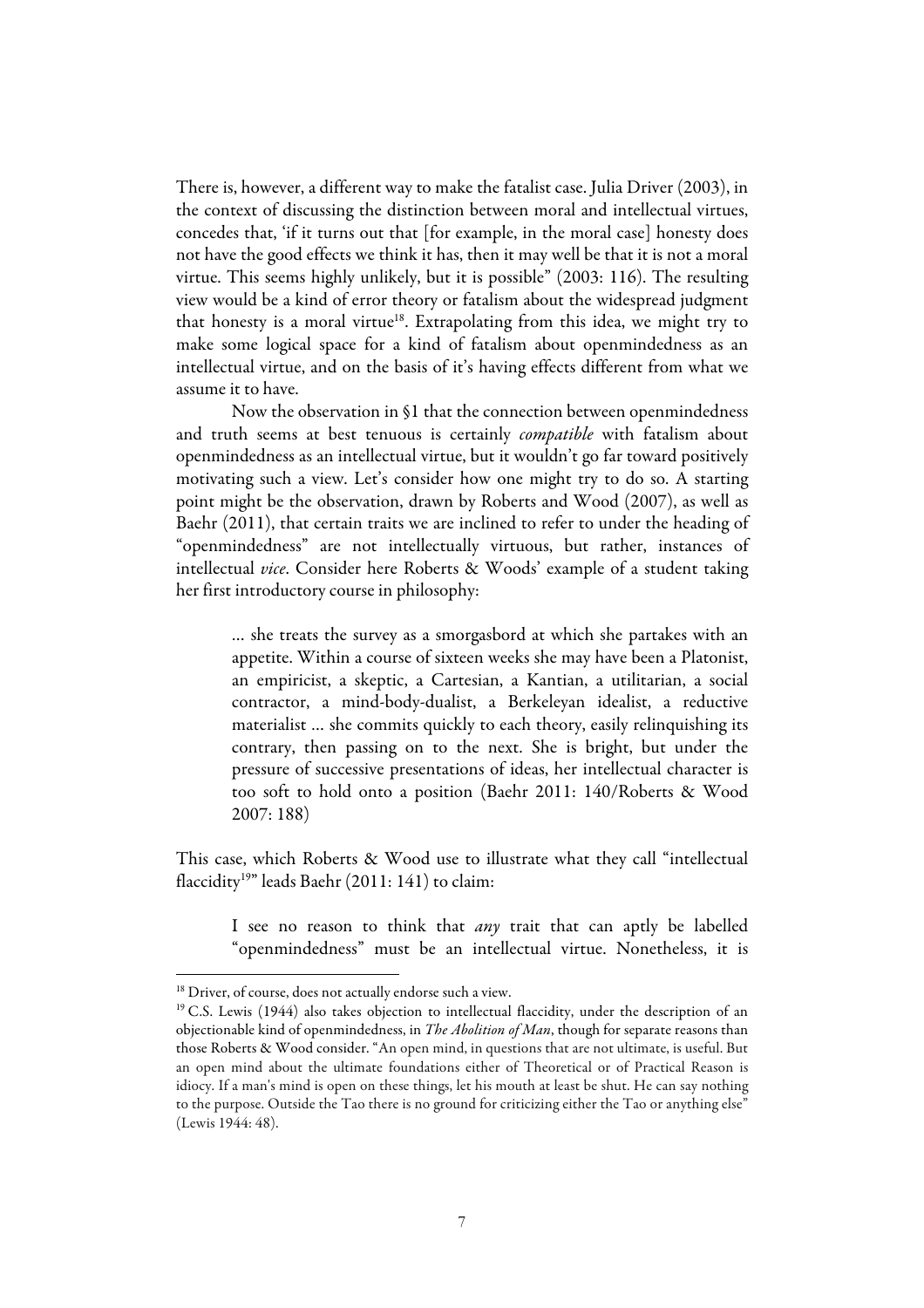extremely plausible to think there exists a genuine and important intellectual virtue in the neighbourhood of these traits.

This is surely right. But it also shouldn't be surprising. After all, for any presumed virtue *V*, it would be wrongheaded to think that the following conditional holds: if *V* is a paradigmatically recognized as a virtue, then we ought to be able to explain why *any* manifestation of character that could be sensibly described under the heading of  $V$  is virtuous<sup>20</sup>. An endorsement of such a conditional generates an implausible kind of virtue skepticism<sup>21</sup>. But, only if such a conditional is true, should we worry that there is no intellectually virtuous form of openmindedness to vindicate our attributions of it as an intellectual virtue *because* intellectual flaccidity, which might be described as a kind of openmindedness, is not intellectually virtuous. Maybe some other argument for a kind of fatalism about openmindedness as an intellectual virtue could be defended. We don't anticipate what such a plausible argument here would look like. At any rate, we'll proceed (for the most part, uncontentiously) in taking ordinary convictions at face value and, accordingly, it will be assumed that openmindedness—under some substantive description—is an intellectual virtue (and so will be in some way *prima facie* connected with the epistemic good).

#### §3 BAEHR'S NEW APPROACH

 

So, the puzzle we began with can't be simply dissolved by denying the platitude that openmindedness, suitably described, is among the intellectual virtues. In this section, we consider an attempt to account for the relationship between openmindedness and truth that has been defended recently by Baehr (2011). Our guiding question, by way of reminder, is: how can we reconcile openmindedness's status as a paradigmatic intellectual virtue with the observation that its connection to truth is (or, at least, appears) highly contingent?

To appreciate the move<sup>22</sup> Baehr (2011) makes, consider first the general characterization of openmindedness he offers:

<sup>&</sup>lt;sup>20</sup> Compare: something like intellectual courage is surely an intellectual character virtue; but what of intellectual courage in the service of uncovering pointless truths (perhaps, at a great practical cost)? Activity characteristic of intellectual courage needn't be intellectually virtuous when not tempered by (for instance) good judgments about what end is worth pursuing.

<sup>&</sup>lt;sup>21</sup> Few virtues after all would satisfy this criteria; this is so especially given that the norms governing our ordinary standards for applying the term are in certain situations relaxed due to pragmatic or other contextual reasons. On this point, consider how pragmatic considerations influence our tendency to apply the term 'hero' to individuals.

<sup>&</sup>lt;sup>22</sup> The solution is undergirded by Baehr's wider move: to explain the epistemic value of intellectual virtues not directly in terms of their connection to (e.g. their conduciveness of) some epistemic end, such as truth, but rather—and in a way that draws from Hurka's work on moral virtue—in terms of the intellectual virtue's contribution to what he calls an individual's personal intellectual-worth.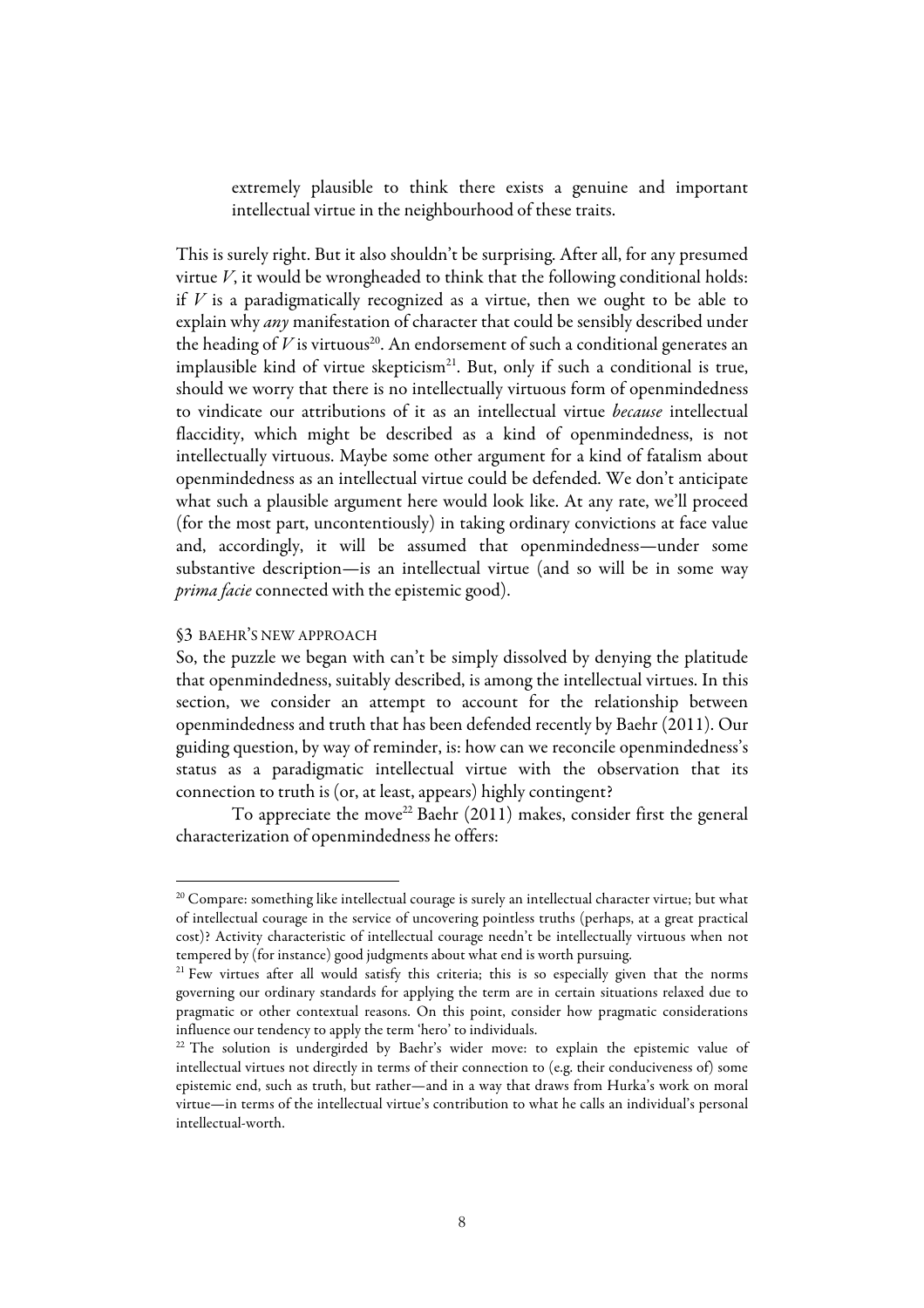*Openmindedness:* "An open-minded person is characteristically (a) willing and (within limits) able (b) to transcend a default cognitive standpoint (c) in order to take up or take seriously the merits of (d) a distinct cognitive standpoint" (2011: 152).

As a general characterization of openmindedness, this seems perfectly plausible. Though a general characterization of openmindedness is insufficient, *per se*, in resolving our puzzle about openmindedness and truth. This is because (as we saw) openmindedness isn't *always* intellectually virtuous; we need then an account that specifies when it is. Baehr (2011: 161) offers one:

*Virtuous openmindedness*: "A person S's engaging in the activity characteristic of open-mindedness under circumstances C is intellectually virtuous *only if* it is reasonable for S to believe that engaging in this activity in C may be helpful for reaching the truth…"

Although Baehr gives only a necessary condition here, this affords all he needs; after all, in offering the necessary condition, Baehr has specified a connection that an agent's engaging in an activity characteristic of openmindedness *must* bear to truth in order to be intellectually virtuous. Though, in order to better understand how Baehr is taking openmindedness to be intellectually virtuous (when it is) because of its connection to truth, we need a more concrete account of the conditions under which it counts as "reasonable" for S to believe that engaging in C may be helpful for reaching the truth. Accordingly, Baehr (2011: 161) unpacks the reasonableness condition as "a function of the comparative strength of S's grounds concerning:

 $(1)$  P itself;

 

(2) S's own reliability relative to the propositional domain to which P belongs; and

(3) the reliability of the source of the argument or evidence against P"

Interestingly, the concept of truth features in Baehr's account of the conditions under which openmindedness is intellectually virtuous, but it does so *not* (as the virtue reliabilist<sup>23</sup> would have it) directly, *qua* an end such that the

<sup>&</sup>lt;sup>23</sup> Virtue reliabilists (e.g. Goldman (1999), Sosa (1993)) insist that, if any trait is to qualify as an intellectual virtue, then the manifestation of this trait must be connected to truth in a specific way: by being *reliably truth-conducive*, e.g. the trait is epistemically virtuous iff it reliably brings about true beliefs (and the avoidance of error). This articulation of the connection a trait must bear to the fundamental epistemic good (e.g. truth) to qualify as an intellectual virtue stands opposed to the account of this connection offered by *virtue responsibilists*. Virtue responsibilists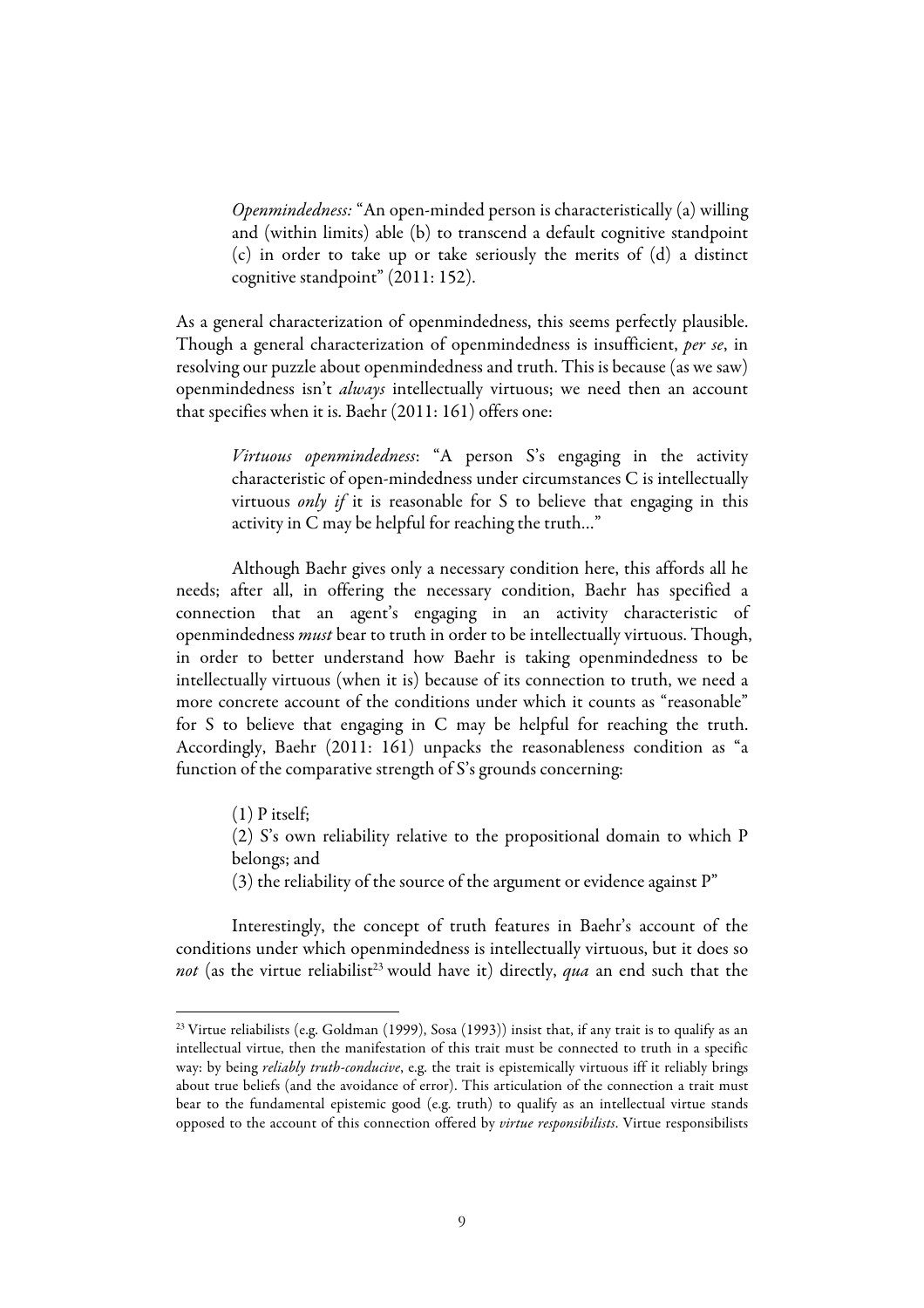*maximization* of that end is what makes openmindedness intellectually virtuous. Truth features in Baehr's account more subtly; an activity characteristic of openmindedness is intellectually virtuous, in some circumstance, only if (rather than by being simply truth-*conducive*) a belief *about the activity's being helpful for reaching the truth* (in those circumstances) is reasonable. This move offers a kind of way out of the original puzzle. We simply say, following Baehr, something to the effect that: we were never wrong in supposing there is an intellectually virtuous sort of openmindedness, nor were we wrong in expecting that there be some connection (that is *not* highly contingent) between openmindedness and truth that will help to explain openmindedness's status as an intellectual virtue. What led to the puzzle was the false assumption that the connection must be a direct kind of connection; the connection is, rather, indirect.

This is an elegant solution. However, the solution runs into a kind of intractable problem; specifically, Baehr's account of the conditions under which virtuous openmindedness is reasonable invites a vicious sort of regress<sup>24</sup>. The regress is motivated by a simple observation, which is that: one fails to be openminded in C, vis-a-vis P, if not also, at the same time, open-minded *about*

 $(1)$  P itsel $f^{25}$ ;

(2) S's own reliability relative to the propositional domain to which P belongs; and

(3) the reliability of the source of the argument or evidence against P.

Suppose, for reductio, that S is openminded, in C, vis-à-vis P, but (say) dogmatic as concerns (1-3). Perhaps such a supposition is not even possible. But, if this is right, then a regress looms: for S to be openminded about (1-3), it would also, by reference to Baehr's account of *virtuous openmindedness*, have to be reasonable for S to think that being openminded about whether (1-3) would be helpful for reaching the truth (about 1-3), and *this* reasonableness will be a function of a further  $(1^*$ -3<sup>\*</sup>), about which S would have to be openminded in order to be openminded about (1-3), and so on, *ad infinitum*.

<u> 1989 - Johann Stein, marwolaethau a bhann an chomhair an chomhair an chomhair an chomhair an chomhair an chom</u>

often reference the characteristic motivation associated with the trait in question; so the relevant connection with truth for this family of views can be accounted for in motivational terms as opposed to reliability. We engage in some detail with motivationalist views in the next section. For more detailed discussion of the distinction between virtue reliabilism and responsibilism, see Baehr's (2004) "Virtue Epistemology," IEP Entry, Sec. 4 "The Reliabilist/Responsibilist Divide" http://www.iep.utm.edu/virtueep/. *Cf.* Axtell's (2000) introduction to *Knowledge, Belief and Character.*

<sup>&</sup>lt;sup>24</sup> See also Carter (2013).

<sup>25</sup> It is a matter of some controversy just how being openminded *vis-à-vis* some proposition (e.g. the proposition *P* itself) constrains one's doxastic attitude with respect to that proposition*.* But for our purposes, we needn't take a stand. For discussion on this issue, see Spiegel (2012) and Adler (2004), as well as Riggs (2010).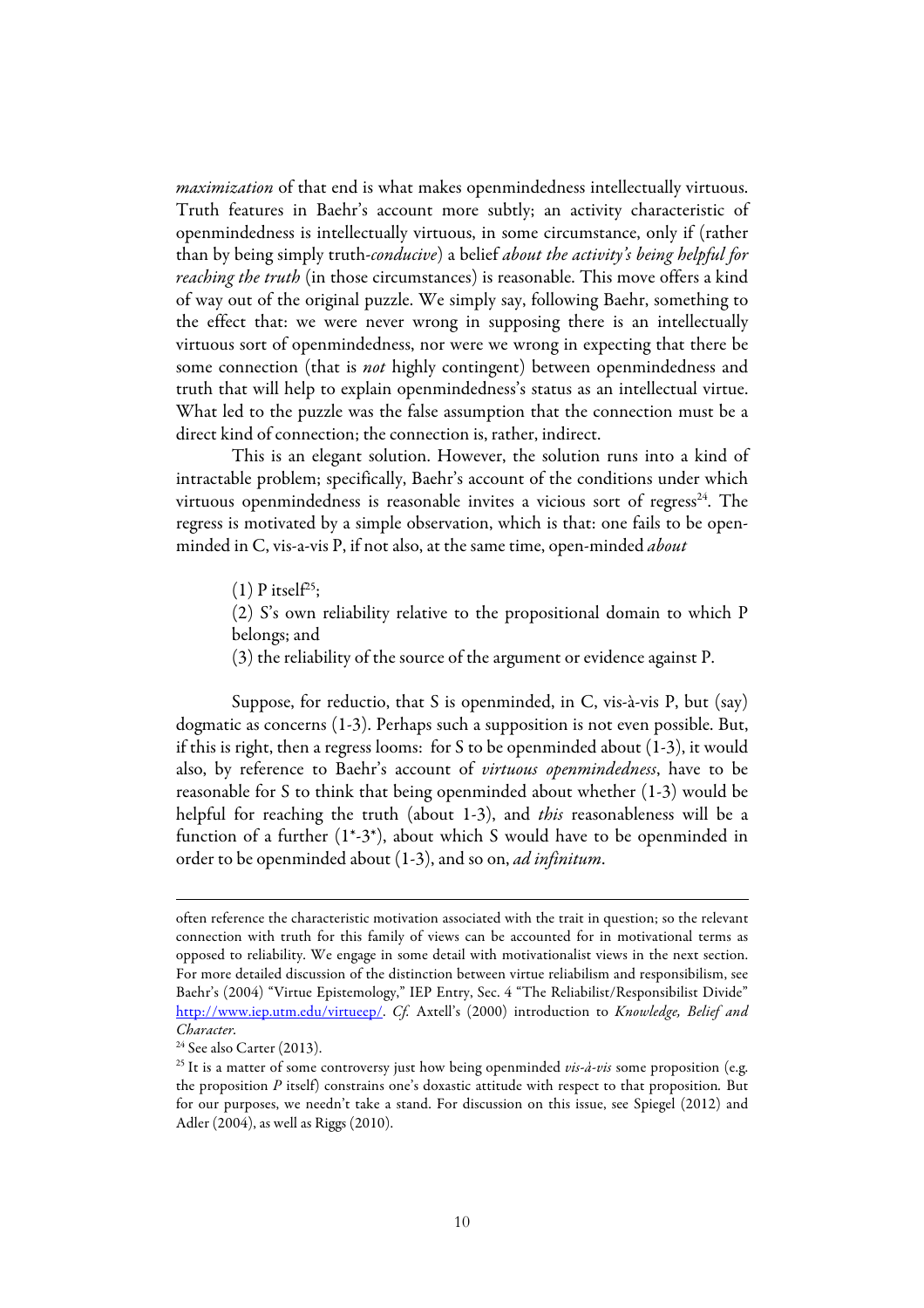While the regress is plausibly motivated by reference to (1-3), the argument could be motivated by a weaker claim—*viz*., that being openminded in C, vis-à-vis P entails being openminded with respect to *any* of (1-3), for example, just (1): *P* itself. But it is hard to see how one could block the regress by denying this weaker argument that gets it off the ground. Could one ever be (for instance) openminded in C, vis-à-vis P while (say) dogmatic about P itself? This seems manifestly absurd<sup>26</sup>.

# §4 A MOTIVATIONALIST ACCOUNT

Perhaps, even if we can't explain openmindedness as an intellectual virtue by reference to its reliably securing us true beliefs, we might explain it as such along the following lines: openmindedness is intellectually virtuous because truth*seeking* (as opposed to truth-generating) is characteristic of openmindedness. The gist of this idea is expressed succinctly by Marcus Aurelius in his suggestion that "If someone is able to show me that what I think or do is not right, I will happily change, for I seek the truth, by which no one was ever truly harmed.<sup>27"</sup>

## Battaly  $(2004:35)$  articulates<sup>28</sup> this insight:

What makes open-mindedness, so construed, an intellectual virtue? What makes it an intellectual, rather than a moral, virtue is its *motivational component*. Even though it need not track the truth, it is characterized by a *motivation for truth29*.

Battaly's view is that openmindedness is an intellectual virtue partly because it is "an entrenched habit that expresses the agent's epistemic values" (*Ibid.* 35). Riggs (2008) refers to the kind of epistemic value conferred in this way as *teleological value*, which is value something has "by virtue of being aimed at something else of value" (2008: 21).

One (albeit, indirect) way to advance the view that virtuous openmindedness is characterized by a motivation for truth would be to generate a kind of reductio for the view that intellectual virtues must be reliable. The

 $26$  On a plausible interpretation, the claim featuring in the weaker argument (framed in terms of just (1)) is of the form (Being openminded in C, vis-à-vis P entails being openminded, in C, *vis-àvis* P), which is tantamount to (*PàP*) and so is a logical truth.

<sup>27</sup> *Meditations* §VI, line 21.

<sup>&</sup>lt;sup>28</sup> While Battaly endorses a characteristic-motivation style of explanation for openmindedness as an intellectual virtue, she parts ways with more robust motivationalists, such as Montmarquet, by allowing that certain virtues might require have a reliability requirement, *rather* than a motivational requirement. So she parts ways with any uniform kind of explanation that is exclusively reliabilist, exclusively motivationalist, or, pace Zagzebski's (1996) neo-Aristotelian account of intellectual virtue, exclusively always *both*. 29 Our italics.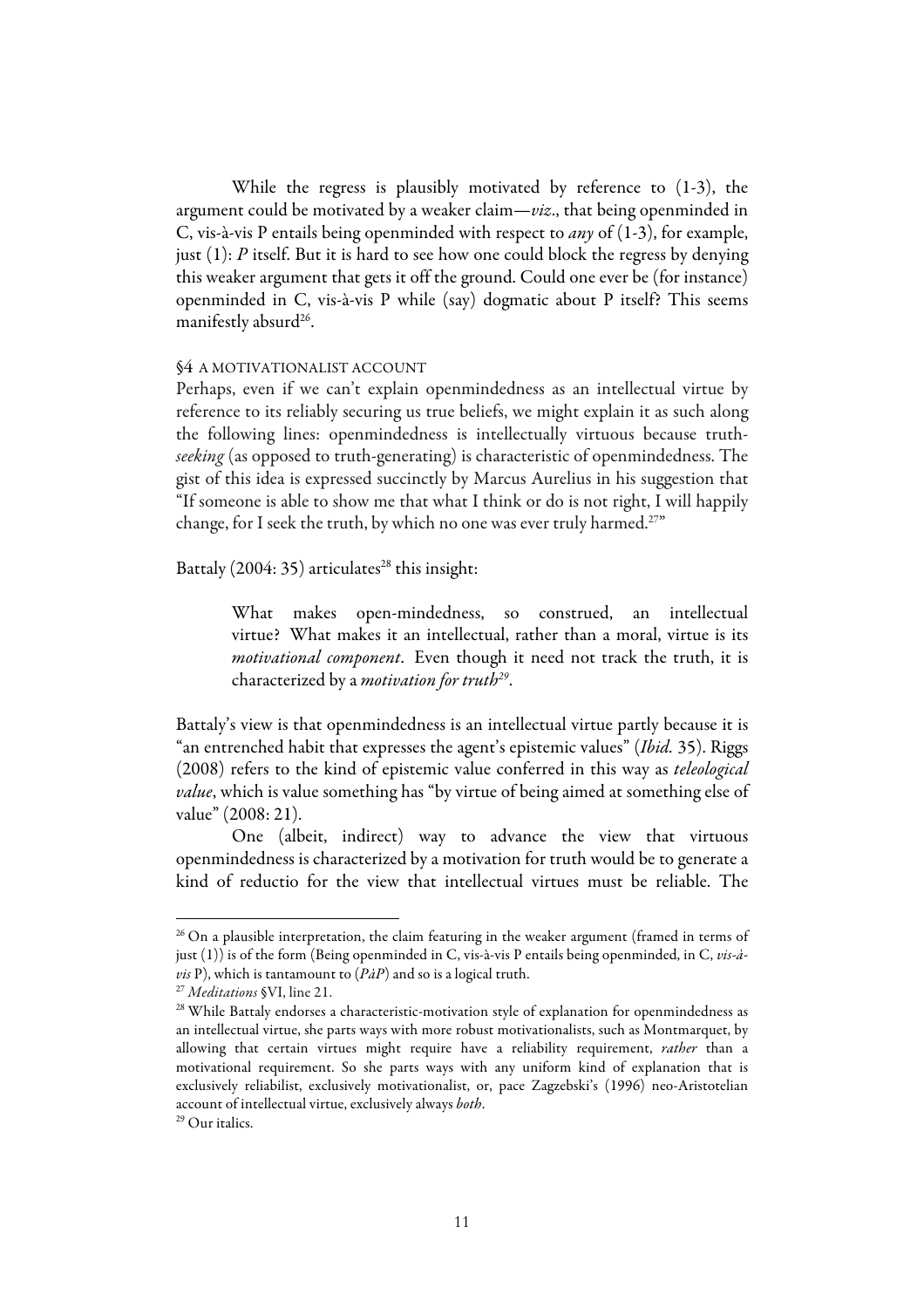motivational account can then be presented as the most plausible alternative (and certainly more plausible than fatalism).

Such a reductio against a uniform reliability requirement on intellectual virtue is offered by Montmarquet (1993) and rehearsed by Battaly (2004) and Riggs. Montmarquet (1993: 21) motivates the reductio as follows:

[I]f we are to appraise the relative worth or "virtue" of epistemic agents by the truth-conduciveness of their intellectual dispositions, then how are we to accommodate the approximate *equality* of epistemic virtue we find in such diverse agents as Aristotle, Ptolemy, Albertus Magnus, Galileo, Newton, and Einstein? From our current vantage point, we recognize these thinkers as differing greatly in the truth of their respective beliefs and systems of belief… How can such rough equality in virtue be reconciled with this verific diversity?<sup>30</sup>

Montmarquet's line here against a reliability condition on intellectual virtue simpliciter can be recast in terms of openmindedness, specifically: plausibly, Aristotle31 and Einstein, as intellectually virtuous agents *par excellence,* exhibited openmindedness to a similar degree. Though, as Riggs (*Ibid.* 2011) notes, "a great deal of Aristotle's science and philosophy was mistaken. It may even be that he was wrong about more of these things than he was right." But then, to the extent that openmindedness is intellectually virtuous *by way of its truth-conduciveness*, the openmindedness exhibited by Aristotle and Einstein must not be equally intellectually virtuous. But, as the argument goes, this is surely mistaken $32$ . Battaly (2004), in her discussion of the case, goes a step further to suggest that:

… I would not deny Aristotle the virtue of open-mindedness even if the *vast majority* of beliefs that it produced in him were false. Presumably, there are lesser-known historical figures of whom this is the case.

Perhaps Ptolemy is an example of such a figure--the fundamental claims of Ptolemy's treatise on the cosmos, the *Almagest,* are (with the exception of his

<sup>&</sup>lt;sup>30</sup> This passage is also cited in Riggs (2003: 211).

<sup>&</sup>lt;sup>31</sup> We thanks an anonymous referee for pointing out that although Artistotle's intellectual virtues were many, there are some reasons to doubt that openmindedness was one he manifested consistently (e.g. his controversial views on women, slaves and the appropriate role of the poor in politics.) We follow Battaly, Riggs and Montmarquet in using Aristotle as an example here, but the reader is free to substitute Aristotle for Socrates or another appropriate figure.

<sup>&</sup>lt;sup>32</sup> Riggs (*Ibid.*: 211) takes the requirement that a theory of intellectual virtue not exclude the intellectual giants as a "criterion of adequacy for a theory of intellectual virtue." He adds that "any theory of intellectual virtue that does not *clearly and definitively* count the likes of Aristotle, Newton, Galileo, etc. as being intellectually virtuous does not capture what we mean by "intellectual virtue.""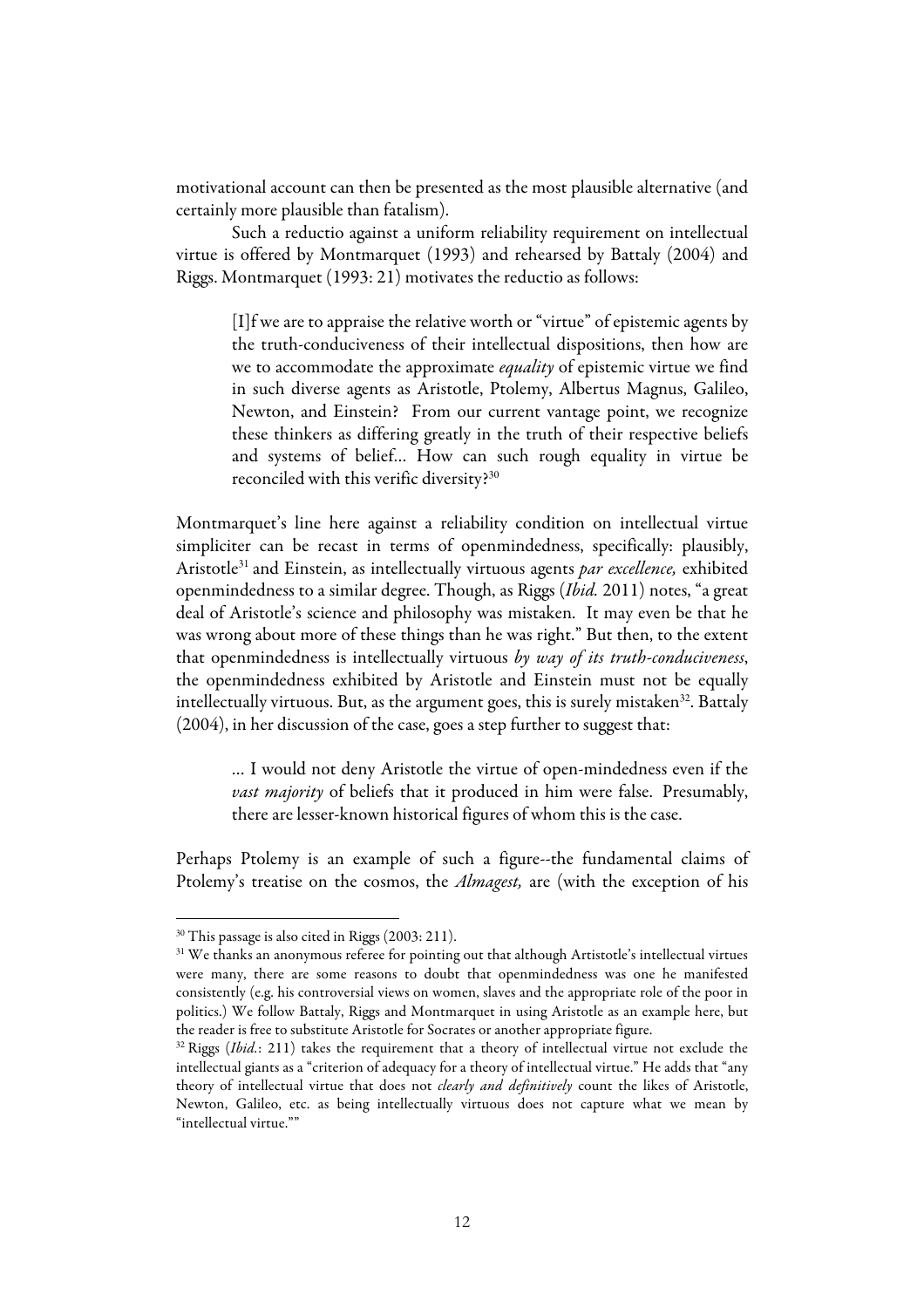assertion that the earth is a sphere) false. In any case, it seems Battaly's verdict here would extend in principle to a kind of new evil demon scenario—viz., a scenario wherein it is suggested that the openmindedness exhibited by a demonworld-occupying Ptolemy is no less intellectually virtuous than the openmindedness Ptolemy's counterpart exhibits in a world indistinguishable from the demon world but where the majority of the beliefs afforded to him by the trait are true. If Montmarquet and Battaly are right, then the extent to which Ptolemy and his demon-deceived counterpart are virtuous in their openmindedness does not track the extent to which they believe truly, but tracks rather their virtuous (truth-aimed) motivation we've held fixed across worlds. Evaluated along *this* dimension, they will of course be on a par, regardless of reliability—which is precisely the intuition Montmarquet thinks we should have (more generally) in his intellectual giants case.

# §5 THE PROBLEM OF POINTLESS TRUTHS

The motivationalist line offers us then a new style of reply to the original puzzle: the connection between openmindedness and truth is tenuous only along the reliability dimension; however, the connection is tight insofar as we look at the characteristic *motivation* of virtuous manifestations of openmindedness. Here, we find a characteristic aim of believing truly—and so, in this respect, the connection between openmindedness and truth is not tenuous after all. The puzzle dissolves.

Unfortunately, under closer consideration, this proposal turns out to be no more promising than the other strategies we've considered. To see how, consider whether there might be some truths that would be completely pointless to believe? Here's Sosa:

At the beach on a lazy summer afternoon, we might scoop up a handful of sand and carefully count the grains. This would give us an otherwise unremarked truth, something that on the view before us is at least a positive good, other things equal. This view is hard to take seriously. The number of grains would not interest most of us in the slightest. Absent any antecedent interest, moreover, it's hard to see any sort of value in one's having that truth. (Sosa 2000: 156)

The problem of pointless truths is a philosophical problem for philosophers who wish to contend that the epistemic value of truth is unrestricted<sup>33</sup>. An even more extreme way to capture the point Sosa is making here will have us imagine an agent, Sansa, whiling away her days in the following way: she starts out with a true belief, " $P_0$ " and generates disjunctions, each which she then believes. " $P_0$  or  $P_1$ ", "P<sub>0</sub> or P<sub>1</sub> or P<sub>2</sub>", ... P<sub>0</sub> or P<sub>1</sub> or P<sub>2</sub> or ... P<sub>n</sub>". Sansa is generating a new true belief

<sup>&</sup>lt;sup>33</sup> See here Kvanvig (2008) and Carter (2011).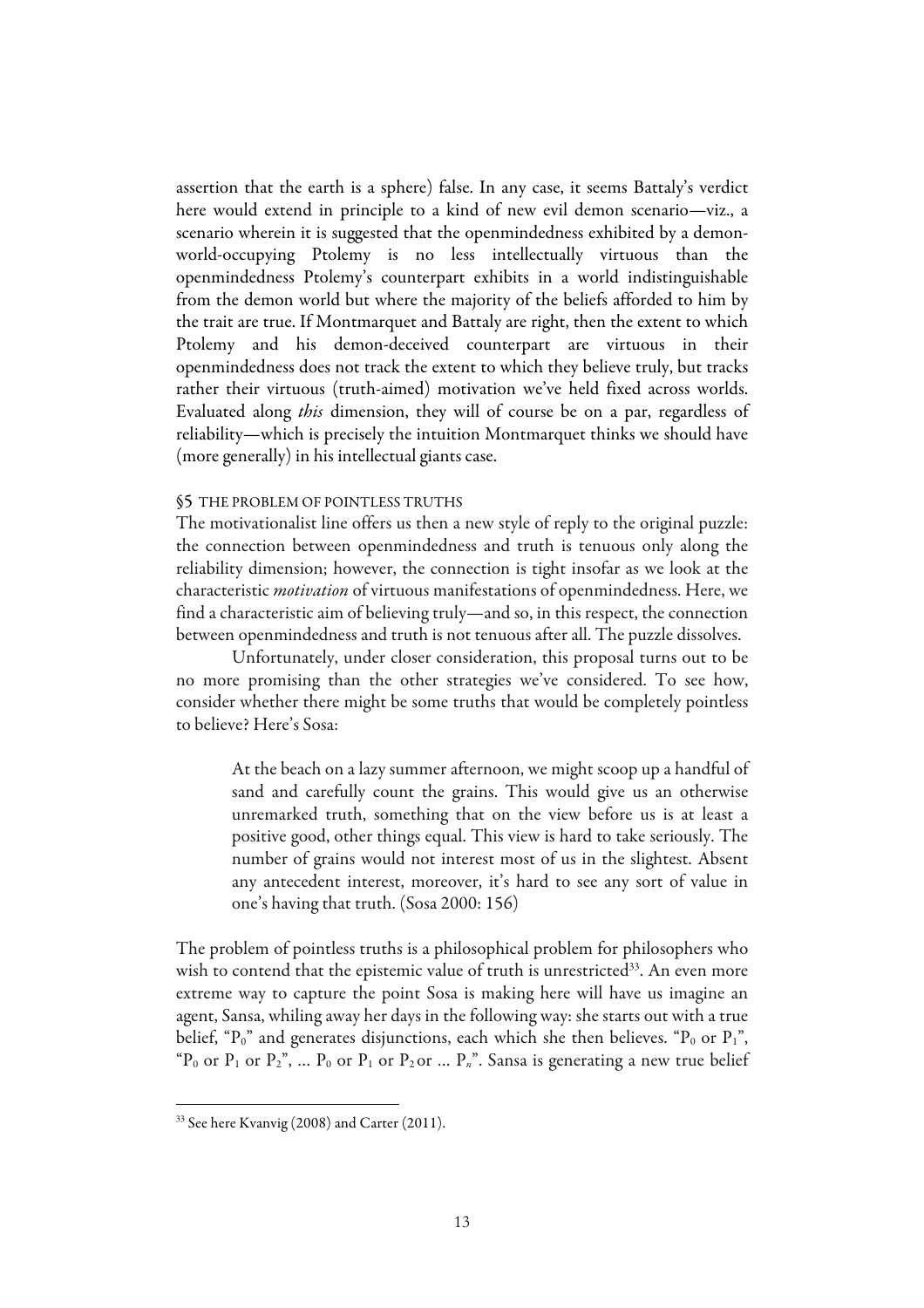each time she believes the next disjunction. But is Sansa generating epistemic value? Plausibly, she is not  $34$ .

While it falls well outside the present purposes to try to *resolve* the problem of pointless truths (e.g., by resolving the tension between insights like Sosa's and the claim that the epistemic value of truth is unrestricted), there is a closely related kind of problem that threatens a motivationalist vindication of openmindedness as an intellectual virtue, in terms of truth. And, unlike the most general kind of objection to motivationalist accounts—*viz*., that one can be maximally intellectually virtuous with all false beliefs—the pointless-truth style objection we'll now raise doesn't beg the question against the proponent of a reliability condition. Consider the following case:

Victor suffers from a unique version of Asperger's Syndrome. Like many individuals with Asperger's, Victor has a narrowly focused obsession. Victor, persuaded (for better or worse) by the motto that truth is the greatest good, wishes to believe as many truths as possible over the course of his life. Recognizing that the truths will not simply come to him, he reasons that he must therefore dedicate his life to pursuing inquiries. But which ones should he pursue? Guided by his fierce desire for maximizing truth, he decides the most practical plan will not be to simply follow his nose, as it were, but rather, and in a comparatively more organized way, to identify a specific (suitably large) set of inquiries and then to pursue each inquiry in that set in a way that is maximally intellectually virtuous. Openmindedness is an intellectual virtue, he reckons, and so he is openminded (in the service of gaining truths) in *each and every* inquiry he pursues over the course of a lifetime that is characterized (almost exclusively) by the motivation of believing truly. The set of inquiries Victor decides to pursue is "Everything that happened in Kuntsevo, Russia in the 20-year span between 1934 and 1954." The inquiries in this set are (say) as dense as the real numbers and so, given his goal, this set of inquiries will serve his purpose as well as any other set of inquiries he might have chosen. Victor racks up a remarkable number of true beliefs over the course of his lifetime, all of which are true beliefs about what happened across a 20-year span in Kuntsevo. Accordingly, Victor's stock of beliefs is constituted exhaustively by these and only these true beliefs.

Now, consider that the motivationalist account, in so far as it is limited to an explanation in terms of *truth*, is going to be committed to the position that Victor's openmindedness is *maximally* intellectually virtuous for the following reason: his openminded pursuit of *every inquiry he pursued over his life* (in a life

 $34$  Perhaps the best discussion on this problem is Kvanvig (2008). Kvanvig suggests that the claim that the (epistemic) value of truth is unrestricted can be upheld, in light of (apparent) pointlesstruth cases, so long as we recognize the unrestrictedness claim as a *defeasible* claim that is subject to both overriding and undercutting defeaters.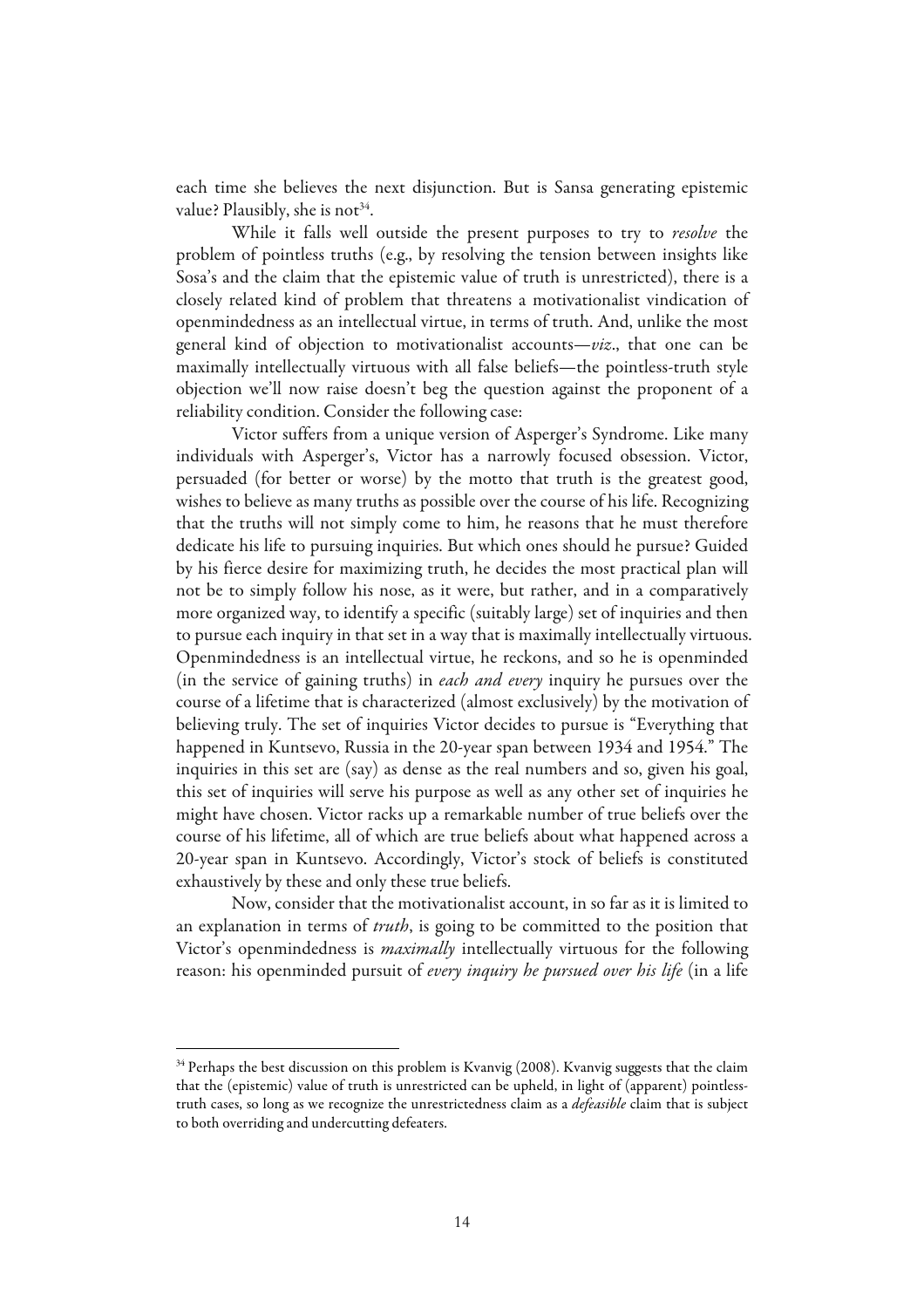*dedicated* to truth) was maximally *motivated* by the aim of truth<sup>35</sup>. From the motivationalist's perspective, Victor is unimpeachable. And this is so even when we reveal another feature of Victor's story: that, once he selected *which* set of inquiries to pursue, he was dogmatic on the matter of whether to pursue any others. Victor accordingly was *not* open to pursuing (for instance) questions about ethics, science, politics, mathematics and human history, for their own sake.

The reductio to the motivationalist account of the relationship between virtuous openmindedness and truth takes shape: Victor's openmindedness is not epistemically impeccable<sup>36</sup>; that he was dogmatic about which inquiries to pursue speaks to an important respect in which his openmindedness was epistemically impoverished. He is robbed, for instance, of the sort of broad understanding of the world that an intellectually virtuous agent should strive to achieve. His openmindedness also expresses his epistemic value (truth) in a way that is insensitive with respect to any distinction between significant and pointless truths. Accordingly, maximally virtuous openminded agents will be openminded in a way that manifests not *only* in the manner in which they pursue the inquiries they pursue, but also at the level of selecting which inquiries are worth pursuing; they will not cut themselves off from understanding the world, as Victor does<sup>37</sup>. But, by way of emphasis, the motivationalist proposal lacks the resources to explain how or why Victor's openmindedness, which manifested *only* at the level of inquiry pursual, could ever be more virtuous than it was. And it is plain to see how the motivationalist's verdict would be the same were Victor to have chosen an even less epistemically valuable set of inquiries: inquiries into various relations that stand between Sosa's grains of sand on the beach.

## §6 CONCLUSION: EPISTEMIC VALUE PLURALISM?

 

The results from §§1-3 indicate that openmindedness, when intellectually virtuous, bears no interesting *essential* connection to truth. But if that's right, then we're in a position now to consider a very different kind of reply to the original puzzle. Notice that the original observation was puzzling only because it is often assumed, following Goldman (1999: 41-46), that "epistemology is a

<sup>35</sup> Note that the Victor case is *not* meant to count against a motivationalist proposal that is not restricted to explanations of intellectual virtue in terms of their connection to *truth,* specifically. Thanks to an anonymous referee on this point.

<sup>36</sup> For instance, Victor *could* have also been open to pursuing (say) more general fundamental questions, but as he is simply not open to these (as they fall outside his restricted purview of inquiry) it would not be right to say his openmindedness is impeccable; there is room in this regard for improvement. Thanks to a referee for requesting further discussion here.

 $37$  Compare here with a case where Hitler is highly openminded in his pursuit of truths concerning the promotion of the Aryan race (which is, suppose, the only truths he pursues). Here Hitler would be openminded in a highly restricted way, and in a way that is far from impeccable. Any view that would be committed to viewing Hitler as maximally openminded would be implausible. Thanks to a referee for requesting further discussion here.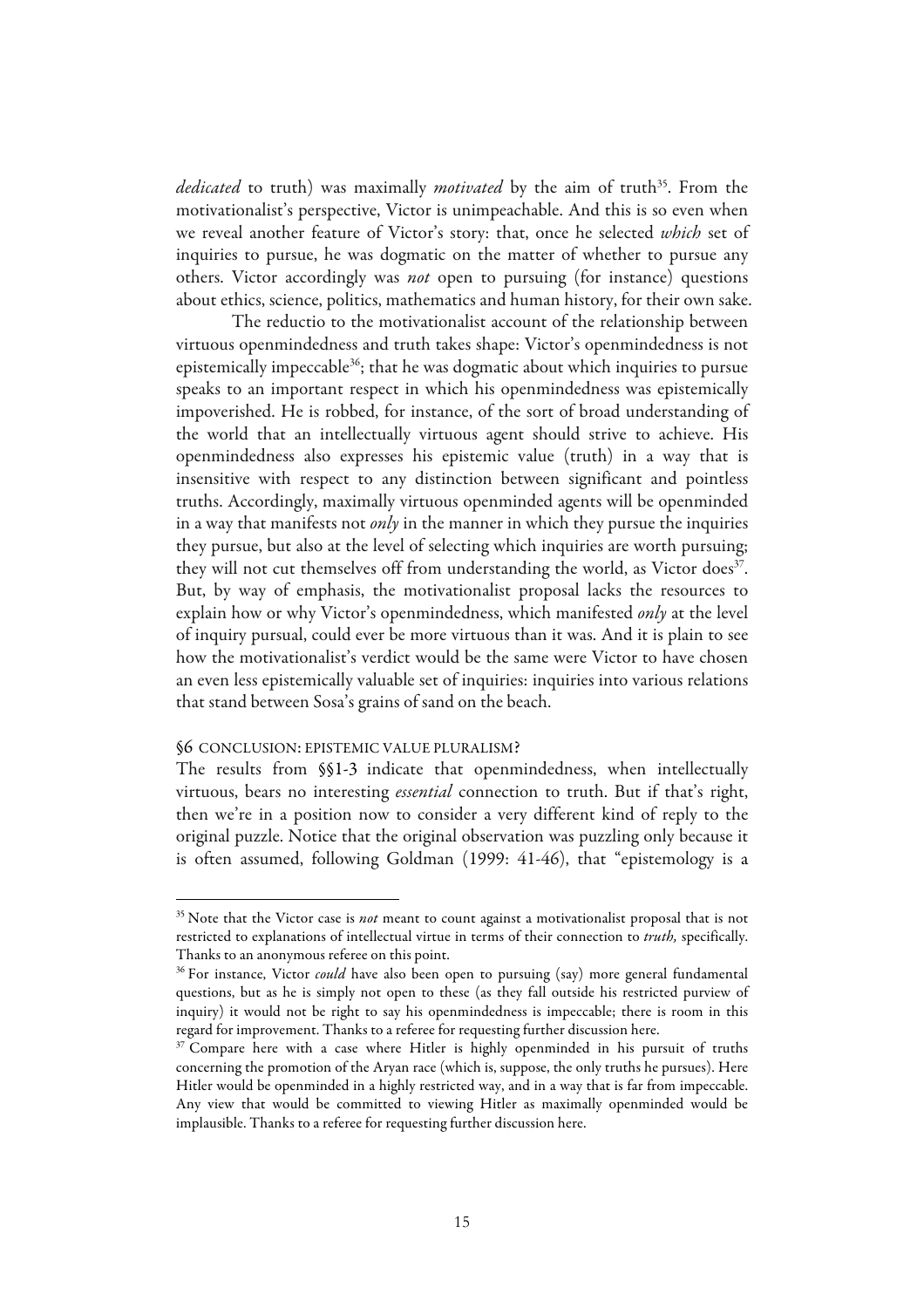discipline that evaluates…along truth-linked (veritistic) dimensions". On one interpretation of this claim, it is a claim about what epistemology *is*, and so a criterion for evaluation being epistemic, *per se.* In taking this assumption for granted (e.g. that epistemic evaluation is truth-linked evaluation), we expect the epistemic goodness of openmindedness with reference to which it is intellectually virtuous must be somehow explicable in terms of its connection to truth<sup>38</sup>. But if, as has been suggested here, no such explanation looks plausible, then we're faced with a dilemma: (i) either we revisit the fatalist position about the status of openmindedness, suitably defined, as a genuine (global) intellectual virtue<sup>39</sup> $-$ or, (ii) reject Goldman's assumption by rejecting *epistemic value truth monism* (EVTM), the view that (roughly) truth is the sole fundamental epistemic good<sup>40</sup>.

It's not as easy to reject EVTM as one might think. Pritchard, for instance, dismisses one kind of obvious objection to EVTM: "Aren't there lots of other epistemic goods beside true belief, such as knowledge, justification, rationality etc.,? Well, yes, but the thought is that what makes these goods *epistemic* goods is that they are a means to true belief" (Pritchard 2008: 2; our italics). To reject EVTM is to reject an elegant account of epistemic value, one that must be replaced by some other theory of epistemic evaluation. It's beyond our aim here to defend such a replacement account. But we think that the examination of openmindedness here leaves a rejection of EVTM as the only viable way out of the original puzzle for any philosopher hoping to vindicate (rather than deny) openmindedness's status as an intellectual virtue.

What the discussion here suggests is, specifically, that there must be epistemic ends, *other* than truth, whose epistemic value isn't *explained* solely by

<sup>&</sup>lt;sup>38</sup> *Cf.* Lynch (2009) for another kind of motivation for epistemic value truth monism (EVTM). On Lynch's view EVTM falls out of an observation about the nature of belief, which is that, *prima facie*, beliefs are correct iff true. Insofar as inquiry is a practice of forming beliefs, Lynch reasons that by engaging in the practice of inquiry one thereby assents to recognizing the value that governs the practice, and for the practice of inquiry—which consists in forming beliefs—that value is truth. Hence, for Lynch, one is committed to recognizing truth as the value that governs inquiry just by engaging in inquiry at all. See also Shah (2003) and Wedgwood (2002) for representative defenses of the view that belief aims at truth.

<sup>&</sup>lt;sup>39</sup> Thanks to an anonymous referee for pointing out that the suggestion that openmindedness is only tenuously connected with truth would force one to abandon either epistemic value truth monism or the position that openmindedness is a global intellectual virtue in the sense articulated in §2. Cf. Morton (2013) and Lepock (2011) for alternatives to the global thesis that (if accepted) needn't have this implication. However, for a further point of clarification: because we take it that the motivating insight that leads openmindedness to be considered a paradigmatic intellectual virtue is the insight that openmindedness suitably globally construed is an intellectual virtue (this is the approach pursued by Roberts & Wood (2007) and Baehr (2011)) we have proceeded with this conception in mind.

 $\frac{40}{40}$  Note that the same dilemma could be forced were it to turn out that some other paradigmatic intellectual virtue is not such that it's status as a intellectual virtue could plausibly be explained vis-à-vis its connection with truth. *Cf.* here intellectual courage as a potential candidate. Thanks to an anonymous referee for raising this point.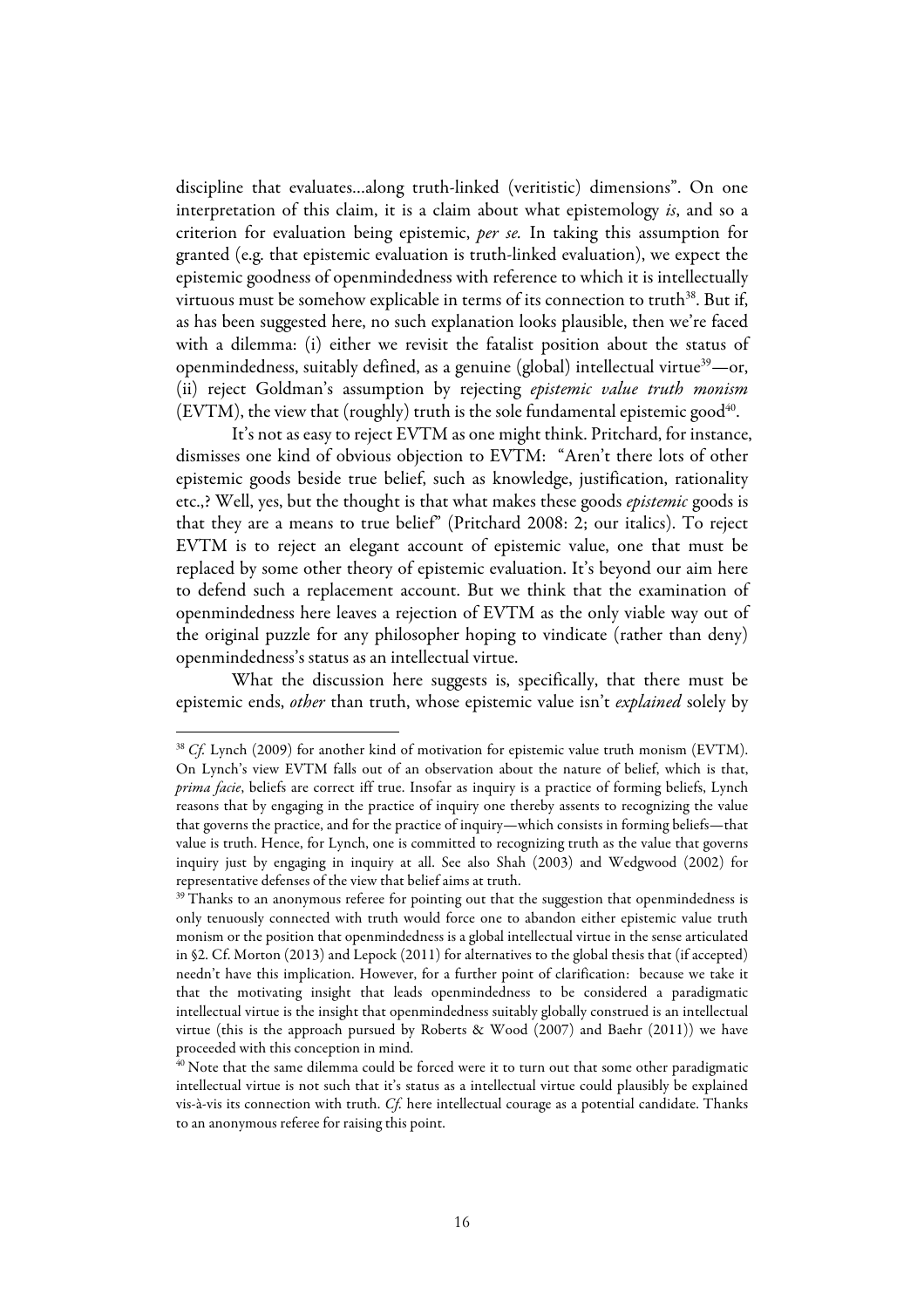reference to the value of truth, with reference to which we will have to explain what makes openmindedness virtuous, when it is. Candidate aims, and ones which have been pursued in different ways include understanding (e.g. Riggs 2004; 2008, Pritchard 2010; and Kvanvig 2003) and wisdom (Whitcomb 2010 and Sosa  $2011^{41}$ ). Of course, it will not be so easy as to say, for instance, that EVTM is false because (for instance) Victor (while maximally hooked up with the truth) lacks understanding and wisdom, while appearing nonetheless epistemically defective. A further thesis must be defended to the effect that the value of (say) understanding and wisdom is distinctly epistemic, and moreover, that the epistemic value of understanding and wisdom really isn't explicable in terms of the value of truth. And, to stress, proper engagement with these questions requires some kind of stance on the issue of what makes any evaluation epistemic. These aren't problems we will attempt to solve here. However, we have contended that closer attention to one specific intellectual virtue openmindedness—gives us reason enough to abandon what is otherwise a deeply entrenched picture of the role of epistemic evaluations in epistemology.

#### References

- Adler, J. (2004). 'Reconciling Openmindedness and Belief' *Theory and Research in Education , 2*, 127-42.
- Alfano, M. (2012). 'Expanding the situationist challenge to responsibilist virtue epistemology', *The Philosophical Quarterly*, 62(247), 223-249.
- Alfano, M. (2013). *Character as moral fiction*. Cambridge: Cambridge University Press.
- Aurelius, M. (1963). *Meditations.* Penguin Books.

- Baehr, J. (2004). 'Virtue Epistemology', *Internet Encyclopedia of Philosophy*.
- Baehr, J. (2011). *The Inquiring Mind.* Oxford: Oxford University Press.
- Battaly, H. (2004). 'Must the Intellectual Virtues Be Reliable?' *INPC Session.*
- Carter, J.A. (2011). 'Kvanvig on Pointless Truths and the Cognitive Ideal', in *Acta Analytica*, Vol. 26(3): 285-293.
- Carter, J.A. (2013). 'Review of Jason Baehr's *The Inquiring Mind*', *Philosophical Quarterly* 63: 184-187.
- Cuneo, T. (2007). *The Normative Web.* Oxford: Oxford University Press.

Driver, J. (2003). 'The Conflation of Moral and Epistemic Virtue', In M. Brady, & D. Pritchard, *Moral and Epistemic Virtues.* Blackwell.

<sup>41</sup> According to Sosa (2011) we can think of *wisdom* as, at least in part, a function of selecting the *right* inquiries, inquiries that are worthwhile to pursue. On Sosa's view, wisdom is a special kind of cognitive achievement, one that consists in not merely hitting a cognitive success through cognitive ability, but even more, possessing the second-order ability to select the right epistemic targets.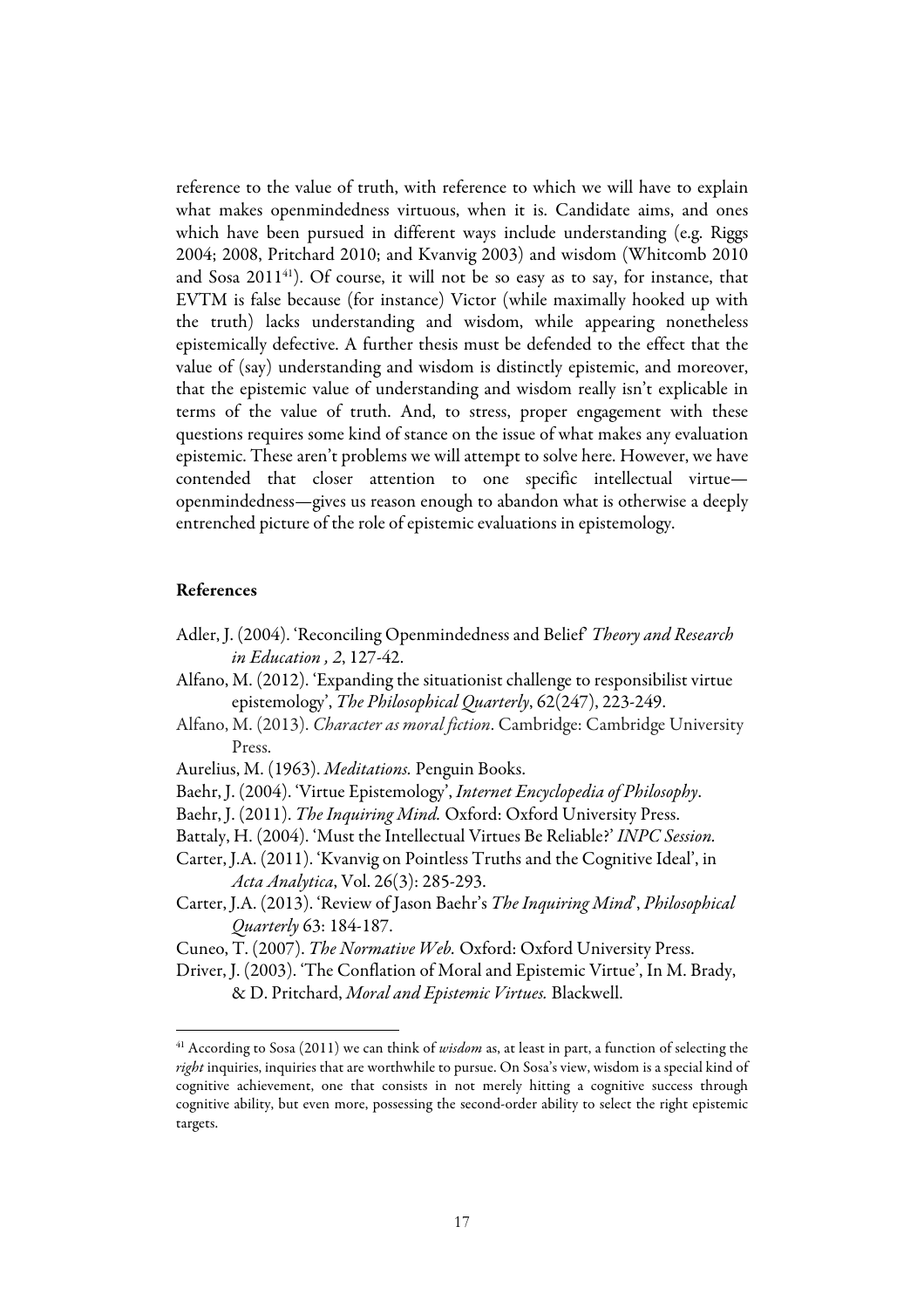- Doris, J. M. (2005). 'Replies: Evidence and Sensibility', *Philosophy and Phenomenological Research*, 71(3), 656-677.
- Elgin, C. (2009). 'Is Understanding Factive?' In A. Haddock, A. Millar, & D. Pritchard (Eds.), *Epistemic Value.* Oxford: Oxford University Press.
- Goldman, A. (1999). *Knowledge in a Social World.* Oxford: Oxford University Press.
- Goldman, A., & Olsson, E. J. (2009). 'Reliabilism and the Value of Knowledge', In A. Haddock, A. Millar, & D. Pritchard (Eds.), *Epistemic Value.* Oxford: Oxford University Press.
- Grimm, S. (Forthcoming). 'Understanding as Knowledge of Causes', In A. Fairweather (Ed.), *Virtue Scientia: Essays in Philosophy of Science and Virtue Epistemology.* Springer.
- Harman, G. (1999). 'Moral Philosophy Meets Social Psychology: Virtue Ethics and the Fundamental Attribution Error', *Proceedings of the Aristotelian Society* 99 (1999): 315-331.
- Hurka, T. (2001). *Virtue, Vice and Value.* Oxford: Oxford University Press.
- Kreeft, P. (1986). *Back to Virtue.* San Francisco: Ignatius Press.
- Kvanvig, J. (2003). *The Value of Knowledge and the Pursuit of Understanding.* Cambridge: Cambridge University Press.
- Kvanvig, J. (2008). 'Pointless Truth', *Midwest Studies in Philosophy*, 199–212.
- Lepock, C. (2011). 'Unifying the Intellectual Virtues', *Philosophy and Phenomenological Research, 83*, 106–128.
- Lewis, C. (1944). *The Abolition of Man.* Harper Collins.
- Lynch, M. P. (2009). 'Truth, Value and Epistemic Expressivism', *Philosophy and Phenomenological Research, 79*(1), 76-97.
- Montmarquet, J. (1993). *Epistemic Virtue and Doxastic Responsibility.* Rowman and Littlefield.
- Morton, A. (2012). *Bounded Thinking: intellectual virtues for limited agents*. Oxford University Press.
- Olin, L., & Doris, J. M. (2013). 'Vicious minds', *Philosophical Studies,* 1-28.
- Pritchard, D. (2009). 'What is the Swamping Problem?', In A. Reisner, & A. Steglich-Petersen, *Reasons for Belief* (pp. 244-260). Cambridge: Cambridge University Press.
- Pritchard, D. (2010). 'The Value of Knowledge: Understanding', In A. Haddock, A. Millar, & D. Pritchard, *The Nature and Value of Knowledge: Three Investigations.* Oxford: Oxford University Press.
- Riggs, W. (2003). 'Understanding Virtue and the Virtue of Understanding', In M. DePaul, & L. Zagzebski, *Intellectual Virtue: Persepectives From Ethics and Epistemology.* Oxford: Oxford University Press.
- Riggs, W. (2004). 'Insight, Open-Mindedness and Understanding' (manuscript).
- Riggs, W. (2009). 'Understanding, Knowledge and the Meno Requirement', In A. Haddock, A. Millar, & D. Pritchard (Eds.), *Epistemic Value.* Oxford: